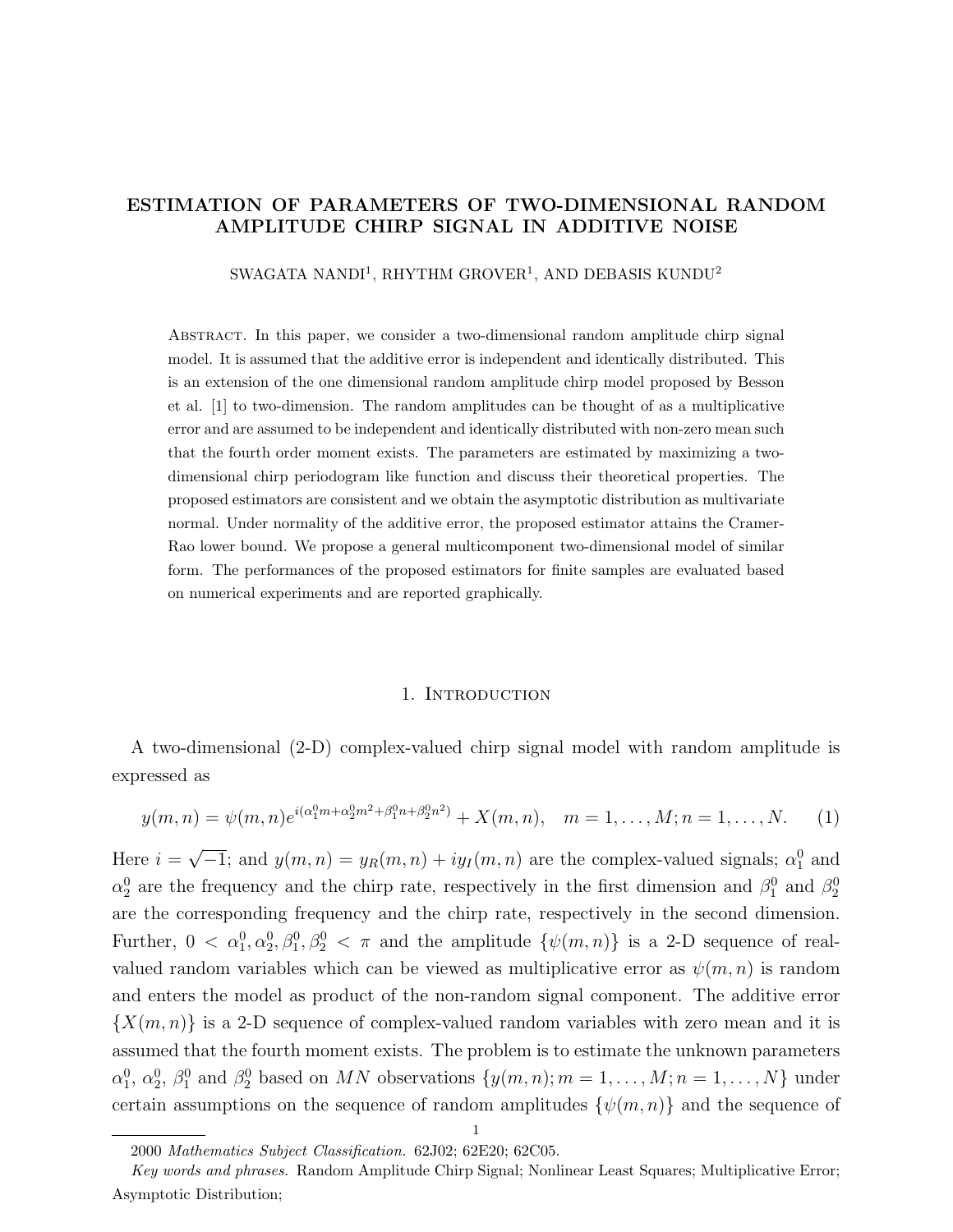additive error  $\{X(m,n)\}\$ . The specific assumptions on  $\{\psi(m,n)\}\$  and  $\{X(m,n)\}\$  are given in Appendix A.

The 2-D chirp model as well as 2-D sinusoidal model has many applications in image analysis and telecommunications. The later is one of the basic models in statistical signal processing literature. Different other applications are found in biomedical spectral analysis, texture analysis; see Kliger and Francos [11], [12], Cao et al [3] etc. Similar models have been used in analysis of synthetic aperture radar data by Djurović et al.  $[4]$ . Grover et al.  $[10]$ illustrated that 2-D chirp model can be effectively used in black and white texture analysis. Apart from these applications, such signals are commonly observed in surveillance system, in sonar and radar, mobile telecommunications, finger print images etc., see for example Zhang et al.  $[23]$ , Simeunović et al  $[21]$ , Djurović and Simeunović  $[5]$ , Porwal et al.  $[20]$  and the references cited therein.

Model (1) is a natural extension of one-dimensional (1-D) random amplitude chirp model to two dimension. Nandi and Kundu [18] considered this model and proved the consistency of the estimators proposed by Besson et al. [1] and obtained their asymptotic distribution. In case of constant amplitude instead of random amplitude, this model is the usual 1-D chirp model which again generalizes the complex-valued exponential or sinusoidal model. The complex-valued exponential model is the most basic model in this class of models. The 2-D random amplitude chirp model is a more generalized version of these models.

The 2-D random amplitude chirp model can be viewed as a generalized version of 2-D chirp model when  $\psi(m, n)$  is identically equal to a non-zero constant. Several authors have studied the 2-D chirp model, see for example, Zhang, Wang and Cao [23], Cao et al. [3], Lahiri, Kundu and Mitra [15], Lahiri and Kundu [14] and Grover, Kundu and Mitra [8, 10]. Model (1) can also be seen as a generalization of 2-D random amplitude sinusoidal model when  $\alpha_2^0 = \beta_2^0 = 0$ . The 2-D sinusoidal model has many applications in grey symmetric textures. When  $\psi(m,n)$  is constant and the frequency rates  $\alpha_2^0$  and  $\beta_2^0$  are simultaneously equal to zero, then model (1) is nothing but the 2-D sinusoidal model. Therefore, model (1) is quite a general model.

The aim of this paper is to consider the problem of estimation of the unknown parameters, the frequencies  $\alpha_1^0$  and  $\alpha_2^0$  and the frequency rates  $\beta_1^0$  and  $\beta_2^0$  and study the theoretical properties of these estimators. The estimation method considered in this paper is based on the maximization of the 2-D periodogram function of  $y^2(m, n)$ , interlaced with zeros. We have shown that the proposed method is equivalent to the nonlinear least squares estimation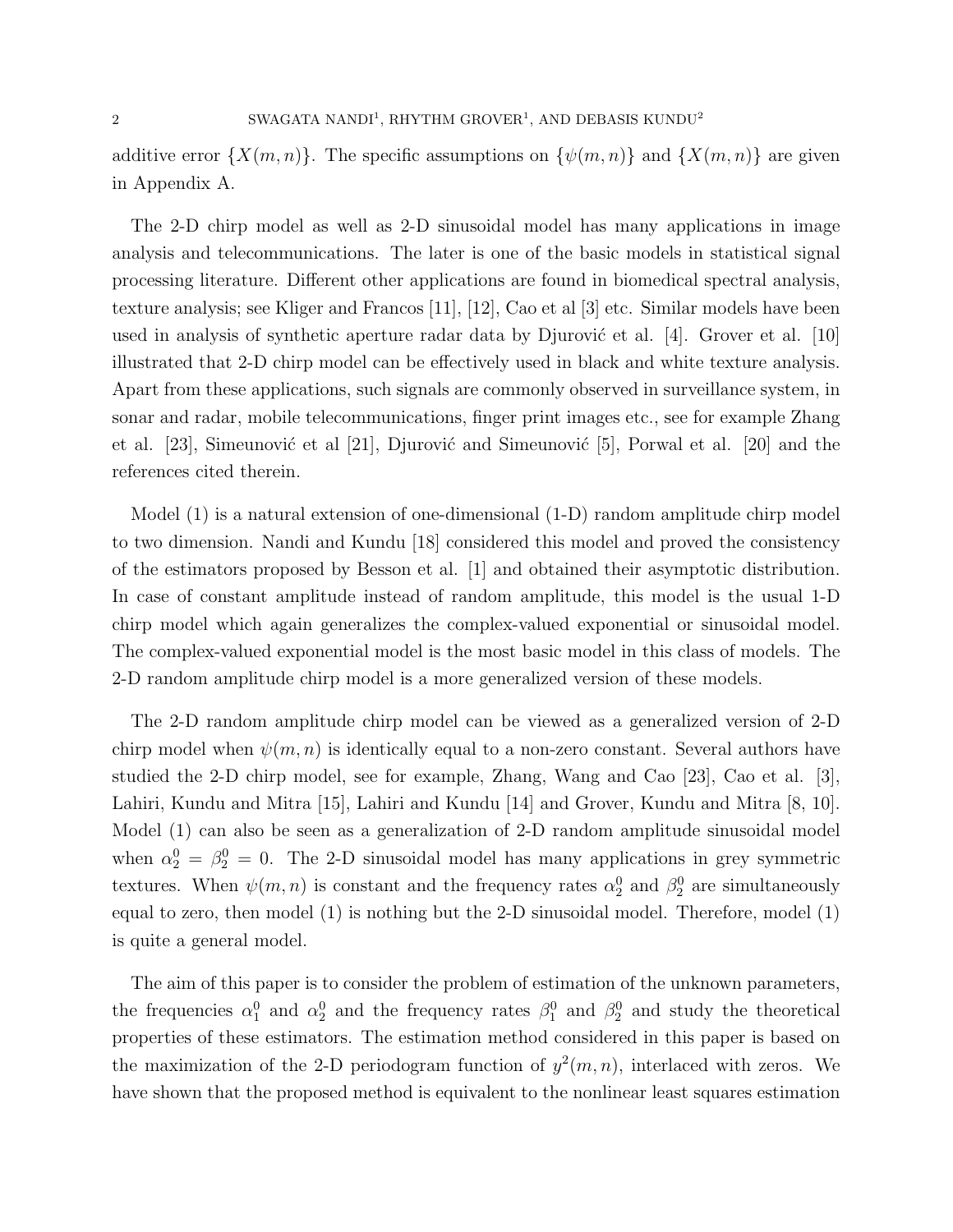method. It is an extension of the method proposed by Besson et al. [1] for 1-D random amplitude chirp model to two dimension. Although, this estimator has not been studied, and its properties have not been explored. We have shown that the proposed estimators of the unknown parameters are consistent and asymptotically normally distributed. A consistent estimator of an unknown parameter means that as the number of observations increase, the resulting sequence of estimators converges to the true value of the parameter. The asymptotic normality here means that the proposed estimator is asymptotically distributed with Gaussian behavior as the data sample size goes up. This asymptotic distribution also provides different rates of convergence of the estimators of the frequency and the chirp rate parameters. Based on the asymptotic distribution, the approximate variance of the estimator can be obtained at least for large sample sizes. It has also been observed that the proposed estimator attains the Cramer-Rao lower bound when the additive error is normally distributed. We perform numerical experiments extensively to see the behavior of the estimates for different sample sizes and different variances for additive as well as multiplicative error. The performances are quite satisfactory and gives an idea how the large sample results will be useful in practice for finite samples.

The rest of the paper is organized as follows. In Section 2, we discuss the method of estimation of the unknown parameters of model (1) and its equivalence to the nonlinear least squares method. In Section 3, we consider the multicomponent model and discuss how the estimation problem of the one component model can be applied to this case. In Section 4, numerical experiments are presented and we conclude the paper in Section 5. All the required assumptions, theoretical results and proofs are provided in Appendices. In Appendix A, the theoretical results of the proposed estimator for the one component model is presented including the assumptions. Similarly, for multicomponent model, the results are stated in Appendix B. The consistency of the proposed estimator for the one component model has been proved in Appendix C. The asymptotic distribution of the same has been derived in Appendix D. The outline of the proof of the consistency of the estimator for multicomponent model is presented in Appendix E.

## 2. Estimation of Parameters of 2D-Random Amplitude Chirp Signal

In this section, we first discuss the problem of estimation of unknown parameters, namely, the frequency and the chirp rate parameters present in model (1). We consider a method of estimation which is equivalent to the nonlinear least squares estimation method.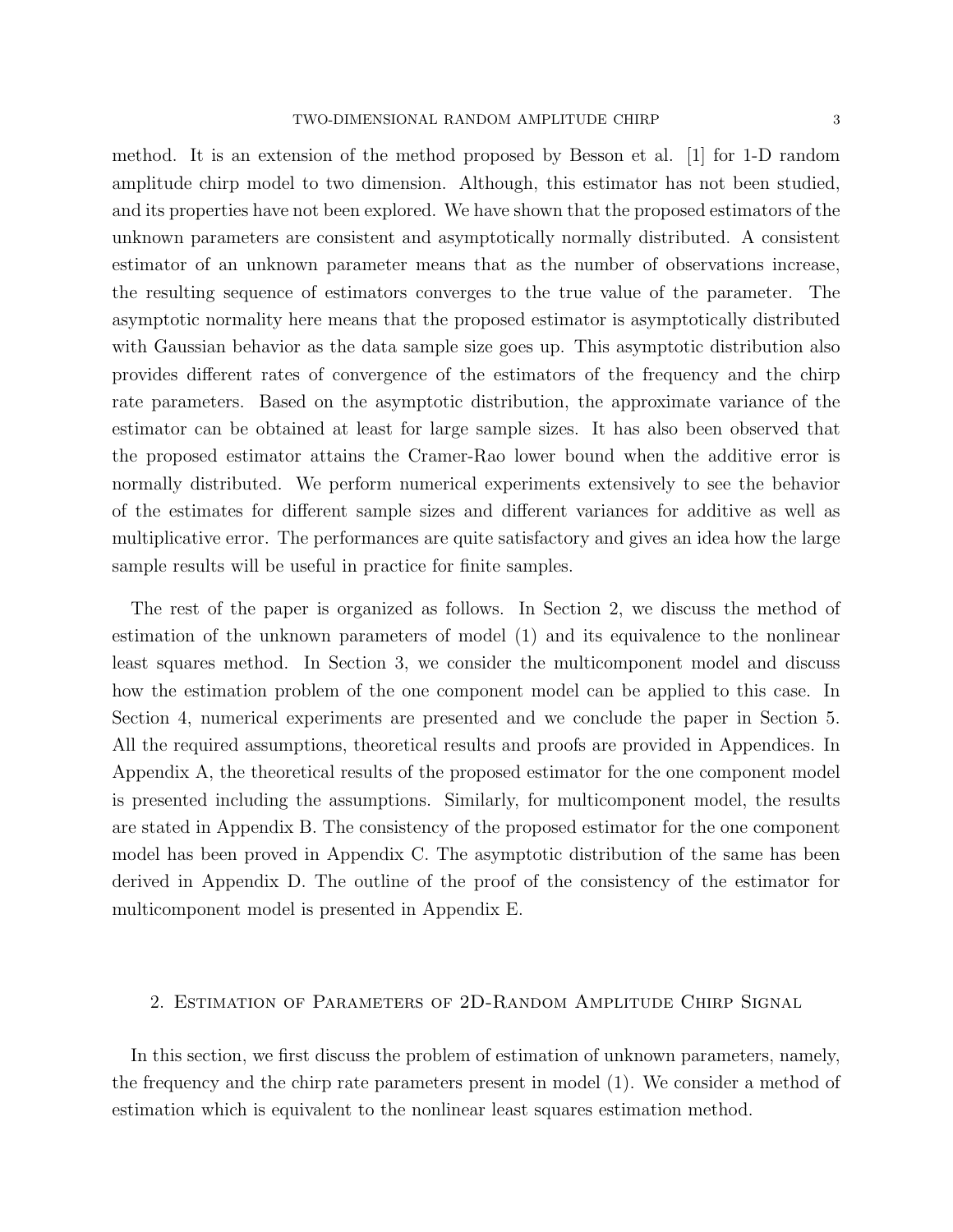In order to describe the estimation method, write  $\boldsymbol{\alpha} = (\alpha_1, \alpha_2)^\top, \ \boldsymbol{\beta} = (\beta_1, \beta_2)^\top; \ \boldsymbol{\alpha}^0$  and  $\boldsymbol{\beta}^0$  are the true values of  $\boldsymbol{\alpha}$  and  $\boldsymbol{\beta}$ , respectively. Also denote  $\boldsymbol{\xi} = (\alpha_1, \alpha_2, \beta_1, \beta_2)^\top$  as the unknown parameter vector and  $\xi^0$  be the true value of  $\xi$ . Then consider the estimator  $\hat{\xi}$  of  $\xi^0$  which maximizes the following four dimensional function.

$$
Q(\boldsymbol{\xi}) = \frac{1}{MN} \left| \sum_{m=1}^{M} \sum_{n=1}^{N} y^2(m, n) e^{-i2(\alpha_1 m + \alpha_2 m^2 + \beta_1 n + \beta_2 n^2)} \right|^2.
$$
 (2)

Observe that  $Q(\xi)$  is the 2-D chirp periodogram function of  $y^2(m, n)$  with exponent replaced by twice the usual 2-D chirp periodogram exponent. The usual nonlinear least squares method is behind the motivation of taking this particular form of the criterion function of our proposed estimation method. In the following, we start with the form of the usual residual sum of squares corresponding to the additive error and derive the equivalence of the nonlinear least squares and the estimation method addressed in this paper.

The following derivation motivates us to maximize  $Q(\xi)$  to obtain the nonlinear least squares estimators of the unknown parameters present in model (1). Write model (1) as

$$
y(m, n) = \psi(m, n)e^{i\phi^0(m,n)} + X(m, n), \quad m = 1, ..., M; n = 1, ..., N
$$

where  $\phi^0(m,n) = (\alpha_1^0 m + \alpha_2^0 m^2 + \beta_1^0 n + \beta_2^0 n^2)$ . Considering  $\psi(m,n)$  as unknown parameters for  $m = 1, ..., M$  and  $n = 1, ..., N$ , the usual nonlinear least squares estimators of  $\psi(m, n)$ and  $\alpha_1^0$ ,  $\alpha_2^0$ ,  $\beta_1^0$  and  $\beta_2^0$  are obtained by minimizing

$$
R(\boldsymbol{\psi}, \boldsymbol{\xi}) = \frac{1}{MN} \sum_{m=1}^{M} \sum_{n=1}^{N} \left| y(m, n) - \psi(m, n) e^{i(\alpha_1 m + \alpha_2 m^2 + \beta_1 n + \beta_2 n^2)} \right|^2, \quad \boldsymbol{\psi} = ((\psi(m, n)))
$$

with respect to  $\psi(1,1), \ldots, \psi(M,N)$  and  $\boldsymbol{\xi} = (\alpha_1, \alpha_2, \beta_1, \beta_2)^\top$ . Denote

$$
\mathbf{y}_m = (y(m, 1), \dots, y(m, N))^{\top}, \quad \boldsymbol{\psi}_m = (\psi(m, 1), \dots, \psi(m, N))^{\top},
$$

$$
\mathbf{A}_m = \text{diag}\Big\{e^{i\phi(m, 1)}, \dots, e^{i\phi(m, N)}\Big\}, \quad \phi(m, n) = (\alpha_1 m + \alpha_2 m^2 + \beta_1 n + \beta_2 n^2),
$$

for  $m = 1, ..., M$  and  $n = 1, ..., N$ . Then, the criterion function  $R(\psi, \xi)$  can be written as

$$
R(\boldsymbol{\psi}, \boldsymbol{\xi}) = \frac{1}{MN} \sum_{m=1}^{M} ||\mathbf{y}_m - \mathbf{A}_m \boldsymbol{\psi}_m||^2.
$$

In order to minimize  $R(\psi, \xi)$ , differentiating it with respect to  $\psi_m$  for fixed  $\xi$ , we have

$$
\frac{\partial R(\boldsymbol{\psi}, \boldsymbol{\xi})}{\partial \boldsymbol{\psi}_m} = \frac{1}{MN} \sum_{m=1}^M \Bigl[ -\mathbf{A}_m^{\top} \mathbf{y}_m^* - \mathbf{A}_m^* \mathbf{y}_m + 2 \boldsymbol{\psi}_m \Bigr],
$$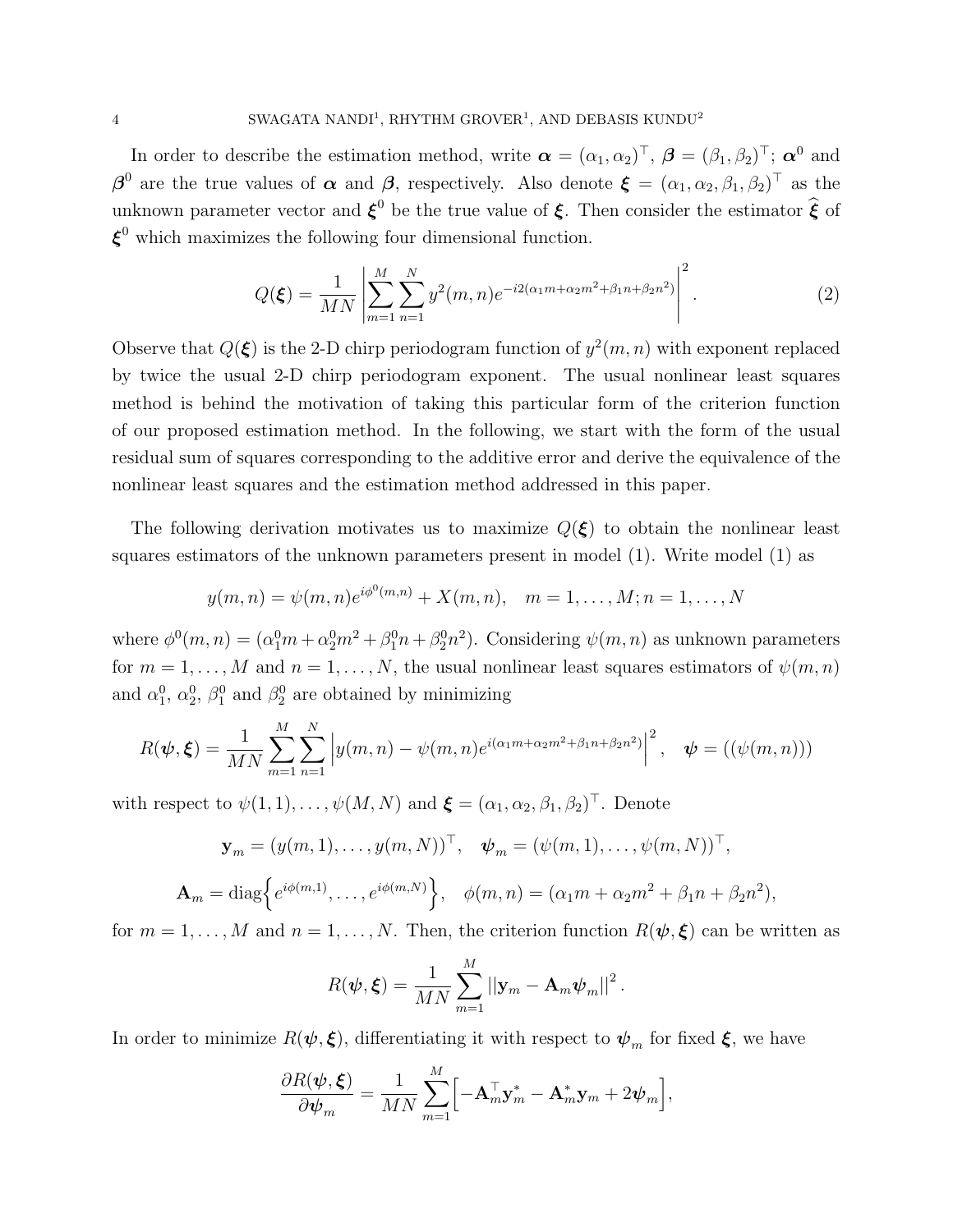where  $y_m^*$  and  $A_m^*$  are complex conjugate of  $y_m$  and  $A_m$ , respectively. Therefore, for a given **ξ**, the vectors  $\psi_1, \ldots, \psi_M$  which minimize  $R(\psi, \xi)$  is given by

$$
\widehat{\boldsymbol{\psi}}_m(\boldsymbol{\xi}) = \frac{1}{2} \Big[ \mathbf{A}_m^{\top} \mathbf{y}_m^* + \mathbf{A}_m^* \mathbf{y}_m \Big], \quad m = 1, \dots, M.
$$

Replacing  $\psi_m$  by  $\psi_m(\boldsymbol{\xi})$  in  $R(\boldsymbol{\psi}, \boldsymbol{\xi})$ 

$$
R(\widehat{\psi}(\xi), \xi) = \frac{1}{MN} \sum_{m=1}^{M} \left| \left| \mathbf{y}_{m} - \frac{1}{2} \mathbf{A}_{m} \mathbf{A}_{m}^{\top} \mathbf{y}_{m}^{*} - \frac{1}{2} \mathbf{A}_{m} \mathbf{A}_{m}^{*} \mathbf{y}_{m} \right| \right|^{2}
$$
  
\n
$$
= \frac{1}{MN} \sum_{m=1}^{M} \left| \left| \mathbf{y}_{m} - \frac{1}{2} \mathbf{A}_{m}^{2} \mathbf{y}_{m}^{*} - \frac{1}{2} \mathbf{y}_{m} \right| \right|^{2}
$$
  
\n
$$
= \frac{1}{4MN} \sum_{m=1}^{M} \left| \left| \mathbf{y}_{m} - \mathbf{A}_{m}^{2} \mathbf{y}_{m}^{*} \right| \right|^{2}
$$
  
\n
$$
= \frac{1}{2MN} \sum_{m=1}^{M} \mathbf{y}_{m}^{H} \mathbf{y}_{m} - \frac{1}{2MN} \sum_{m=1}^{M} Re \left[ \mathbf{y}_{m}^{\top} \mathbf{A}_{m}^{2*} \mathbf{y}_{m} \right],
$$

where  $y_m^H$  is the conjugate transpose of  $y_m$ . Now minimizing  $R(\hat{\psi}(\xi), \xi)$  with respect to  $\xi$  is equivalent to maximizing

$$
\frac{1}{MN} \sum_{m=1}^{M} Re\Big[\mathbf{y}_{m}^{\top} \mathbf{A}_{m}^{2*} \mathbf{y}_{m}\Big] = \frac{1}{MN} \sum_{m=1}^{M} Re\Big[\sum_{n=1}^{N} y^{2}(m, n) e^{-2i\phi(m, n)}\Big]
$$
  

$$
= \frac{1}{MN} \sum_{m=1}^{M} Re\Big[\sum_{n=1}^{N} y^{2}(m, n) e^{-2i(\alpha_{1}m + \alpha_{2}m^{2} + \beta_{1}n + \beta_{2}n^{2})}\Big].
$$

Therefore, taking into consideration of the corresponding imaginary part, we base our estimation method on maximization of  $Q(\xi)$  with respect to  $\xi$ .

The nonlinear least squares estimation method has been addressed through the periodogram like function  $Q(\xi)$ . The unknown parameters  $\alpha_1$ ,  $\alpha_2$ ,  $\beta_1$  and  $\beta_2$  are estimated by maximizing  $Q(\boldsymbol{\xi})$ . Denote  $\widehat{\boldsymbol{\xi}}^{\top} = (\widehat{\boldsymbol{\alpha}}^{\top}, \widehat{\boldsymbol{\beta}}^{\top}) = (\widehat{\alpha}_1, \widehat{\alpha}_2, \widehat{\beta}_1, \widehat{\beta}_2)$  as the maximizer of  $Q(\boldsymbol{\xi})$ , then

$$
\boldsymbol{\xi} = \arg \max_{(\alpha_1, \alpha_2, \beta_1, \beta_2)} Q(\boldsymbol{\xi}). \tag{3}
$$

Using notation  $y^2(m, n) = z(m, n)$ , and  $2\alpha_1 = a_1$ ,  $2\alpha_2 = a_2$ ,  $2\beta_1 = b_1$  and  $2\beta_2 = b_2$ , we note that  $Q(\xi)$  is the usual 2-D chirp periodogram function for 2-D chirp model. The real and imaginary parts of the squared responses  $z(m, n)$ , say  $z_R(m, n)$  and  $z_I(m, n)$  are explicitly given in Appendix C. These will be required to establish the consistency and the asymptotic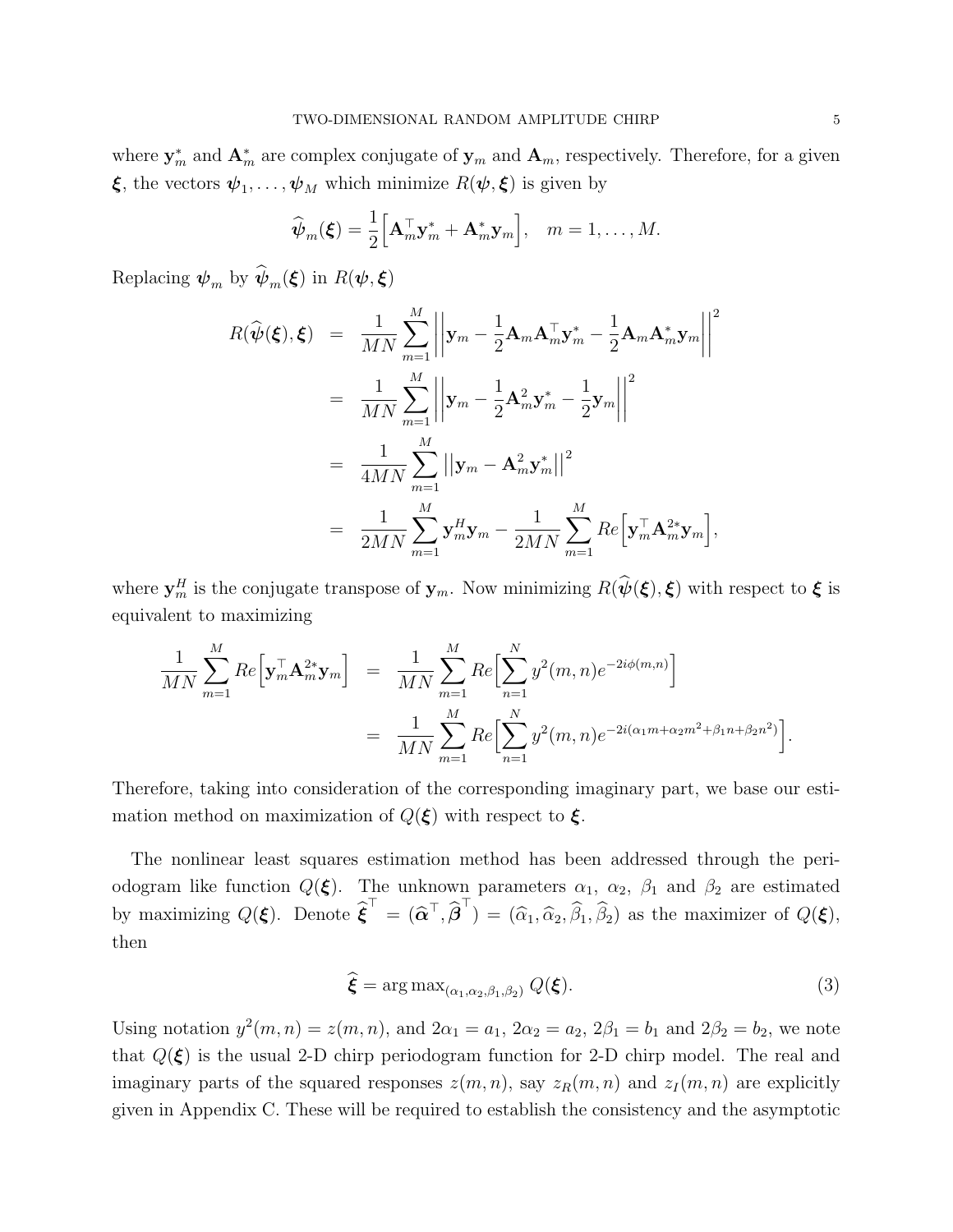distribution of the proposed estimator  $\hat{\xi}$ . It is observed that the maximization of  $Q(\xi)$  can be carried out by any four-dimensional optimization method over  $\Omega$ .

In model (1), if we fix  $n = s$ , then  $\{y(m, s); m = 1, \ldots, M\}$  represents the sth column of the  $M \times N$  data matrix  $((y(m, n)))$ . Therefore, the sth column is a sample of the following 1-D complex-valued random amplitude chirp model

$$
y(m, s) = \delta(m, s, \beta_1^0, \beta_2^0) e^{i(\alpha_1^0 m + \alpha_2^0 m^2)} + e(m, s),
$$

where the amplitude  $\delta(m, s, \beta_1^0, \beta_2^0) = \psi(m, s)e^{i(\beta_1^0 s + \beta_2^0 s^2)}$  is complex-valued. If we sum the columns over s,

$$
\sum_{s=1}^{N} y(m, s) = \left[ \sum_{s=1}^{N} \delta(m, s, \beta_1^0, \beta_2^0) \right] e^{i(\alpha_1^0 m + \alpha_2^0 m^2)} + \sum_{s=1}^{N} e(m, s),
$$
  
\n
$$
\Rightarrow z_1(m) = a(m, \beta_1^0, \beta_2^0) e^{i(\alpha_1^0 m + \alpha_2^0 m^2)} + \epsilon_1(m), \quad m = 1, ..., M.
$$

Similarly, each row of the data matrix  $((y(m, n)))$  and their sum say  $z_2(n)$  represent 1-D complex-valued random amplitude model of the same form with unknown parameters  $\beta_1^0$ and  $\beta_2^0$ . Efficient estimation of  $\alpha_1^0$  and  $\alpha_2^0$  as well as  $\beta_1^0$  and  $\beta_2^0$  may be developed based on the above observation.

Model (1) is a highly nonlinear model in its parameters. Therefore, all the theoretical results of the proposed estimator  $\hat{\boldsymbol{\xi}}$  will be valid for large samples. The theoretical properties namely the consistency and asymptotic normality of  $\hat{\boldsymbol{\xi}}$  as well as the necessary assumptions required to establish these properties are stated in Appendices A, C and D.

## 3. Multicomponent Random Amplitude Chirp Model

In this section, we extend the idea of 2-D random amplitude chirp model to multiple components when  $p$  pairs of a frequency and a chirp rate corresponding to both the dimensions are present. The model can be formulated as

$$
y(m,n) = \sum_{k=1}^{p} \psi_k(m,n) e^{i(\alpha_{1k}^0 m + \alpha_{2k}^0 m^2 + \beta_{1k}^0 n + \beta_{2k}^0 n^2)} + X(m,n); \quad m = 1, \dots, M; n = 1, \dots, N.
$$
\n(4)

For  $k = 1, \ldots, p$ , the frequencies  $\alpha_{1k}^0$  and  $\alpha_{2k}^0$  and the frequency rates  $\beta_{1k}^0$  and  $\beta_{2k}$  are unknown and needed to be estimated given a sample of size MN. The additive errors  $\{X(m,n)\}\$ is a 2-D sequence of complex-valued random variables similar to model (1). The sequence of random variables  $\{\psi_k(m,n)\}$  corresponds to the kth component random amplitude,  $k = \ldots, p;$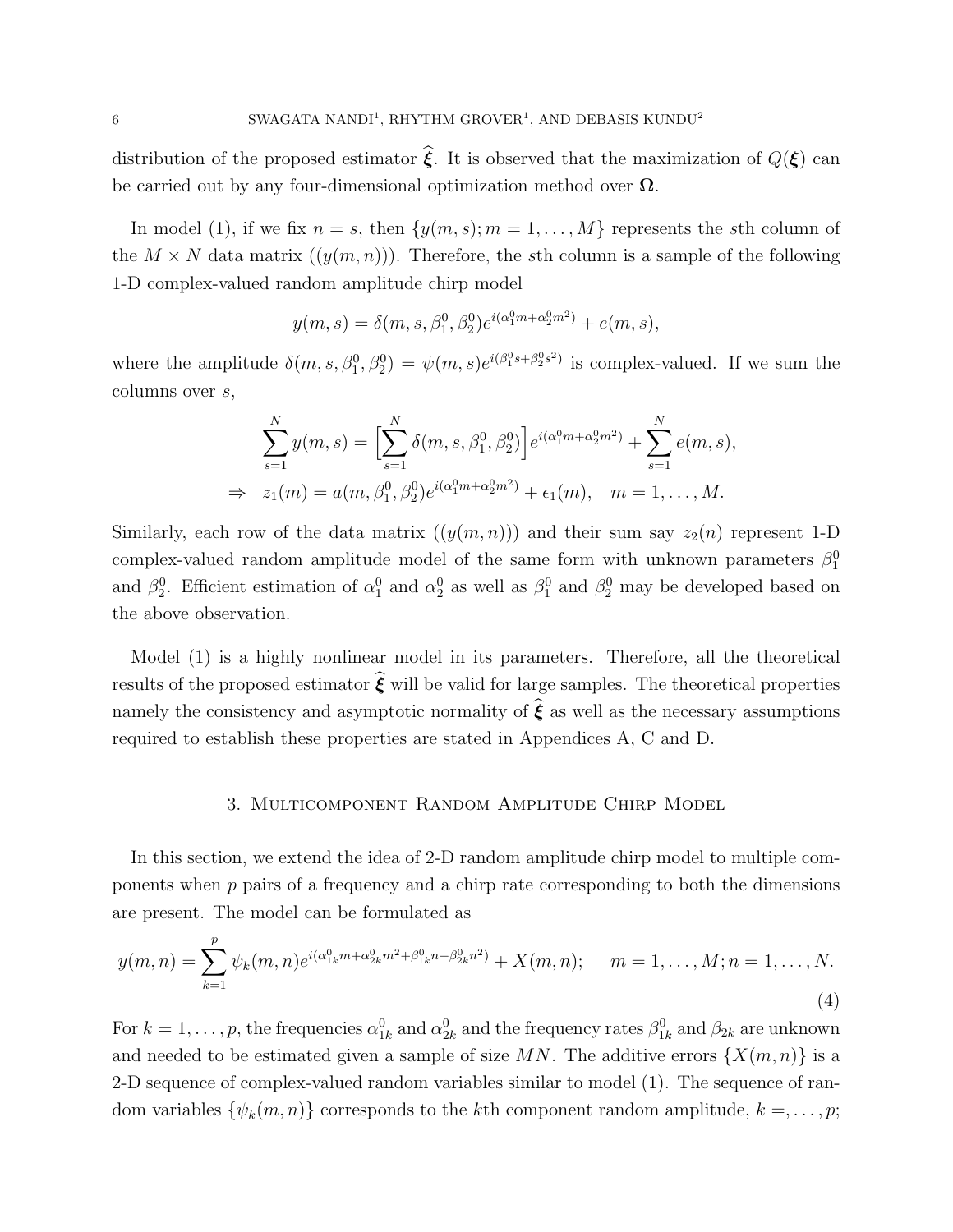it is assumed that  $\{\psi_1(m,n)\}\dots\{\psi_p(m,n)\}\$  are sequences of independent and identically distributed (i.i.d.) random variables. We assume that the number of component,  $p$  is known in advance.

The method of estimation of the unknown parameters for the multicomponent model (4) is based on the same chirp periodogram like function  $Q(\xi)$  defined in Section 2. The unknown parameters are estimated by maximizing  $Q(\xi)$  locally. Denote  $\xi_k = (\alpha_{1k}, \alpha_{2k}, \beta_{1k}, \beta_{2k})^\top$  and suppose  $\boldsymbol{\xi}_k^0$ <sup>0</sup><sub>k</sub> is the true value of  $\xi_k$ . The maximization is carried out in a neighborhood of  $\xi_k^0$ k to estimate the k<sup>th</sup> component parameters. Let  $N_k$  be a neighborhood of  $\xi_k^0$  $\frac{0}{k}$  such that for  $j \neq k$ ,  $\xi_j^0 \notin N_k$ . That is,  $N_k$  has to be chosen in such a way that no other  $\xi_j^0$  belongs to  $N_k$ and  $\boldsymbol{\xi}_k^0$  $\mathcal{E}_k^0$  and  $\boldsymbol{\xi}_j^0$  $j, j \neq k$  are needed to be well separated. The choice of  $N_k$  for small samples depends on the variance of the additive error sequence  $\{X(m,n)\}\$  also. Formally, estimate  $\xi_k$  as

$$
\hat{\xi}_k = \arg \max_{(\alpha_1, \alpha_2, \beta_1, \beta_2) \in N_k} \frac{1}{MN} \left| \sum_{m=1}^M \sum_{n=1}^N y^2(m, n) e^{-i2(\alpha_1 m + \alpha_2 m^2 + \beta_1 n + \beta_2 n^2)} \right|^2
$$

where  $y(m, n)$  is given in (4). The whole process of estimation can be carried out by solving p separate optimization problems and each one involves a four dimensional maximization over a bounded region.

Similar to the one component model, the theoretical properties of the estimator  $\hat{\xi}_k$  of  $\xi_k^0$ k defined above are provided in Appendix B along with the assumptions required to develop the properties of the estimator.

### 4. Numerical Experiments

In this section, we perform simulation experiments to evaluate the accuracy of the proposed estimators. These simulations are carried out for various choices of M, N and  $\sigma^2$ . For every  $M = N = 25, 50, 75, 100$  and  $\sigma^2 = 0.01, 0.1, 0.5, 1, 1000$  replications are generated. In the first set of experiments, we consider a simple synthetic signal generated using the following model structure:

$$
y(m,n) = \psi(m,n)e^{i(1.50m+0.15m^2+2.50n+0.25n^2)} + X(m,n).
$$
 (5)

Here, the multiplicative error  $\psi(m, n)$  is assumed to be i.i.d. sequence of Gaussian random variables with mean 5 and variance 0.5. Similarly, the additive error random variables  $\{X(m,n)\}\$ are assumed to be i.i.d  $N(0, \sigma^2)$ . The objective is to estimate the nonlinear parameters of the model by maximizing the function defined in (2). We use Nelder-Mead algorithm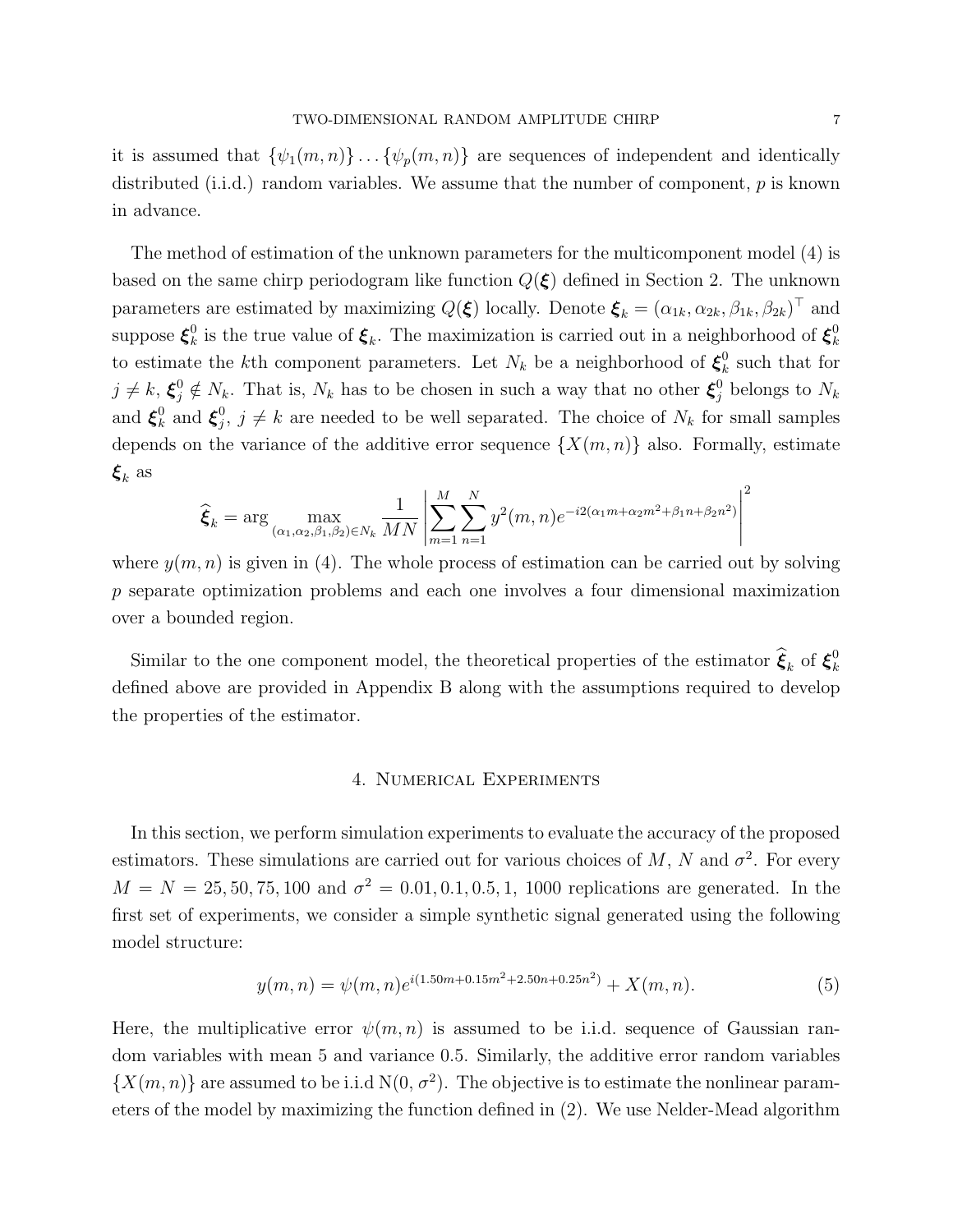

Figure 1. MSEs and the asymptotic variances of the estimates when the data is from model (5).

to optimize the function  $Q(\xi)$ . For the initial values for the optimization, we use the true values of the parameters. For each generated data set, we compute the proposed estimators and report their averages, mean squares errors (MSEs) and the corresponding theoretically derived asymptotic variances (avar). Figure 1 shows the results of these simulations.

In the second set of simulations, we consider a more challenging set of samples from a multiple component 2-D model with the following expression:

$$
y(m,n) = \psi_1(m,n)e^{i(1.50m+0.15m^2+2.50n+0.25n^2)} + \psi_2(m,n)e^{i(1.00m+0.10m^2+2.00n+0.20n^2)} + X(m,n).
$$
\n(6)

The amplitude random variables  $\psi_1(m,n) \sim \mathcal{N}(6, 0.5)$  and  $\psi_2(m,n) \sim \mathcal{N}(5, 0.5)$ . The additive errors  $X(m, n) \sim \mathcal{N}(0, \sigma^2)$ . The average estimates, the MSEs and the asymptotic variances of the proposed estimators for the first and second component parameters are shown in Figure 2 and Figure 3 respectively.

Some noteworthy observations from the simulation results are stated below:

- The biases of the estimates are small and are close to 0, which implies that the difference between the average estimates and the true values of the parameters is negligible.
- For fixed values of  $M$  and  $N$ , the accuracy of the proposed estimators (measured in terms of MSEs) progressively decreases as the error variance increases.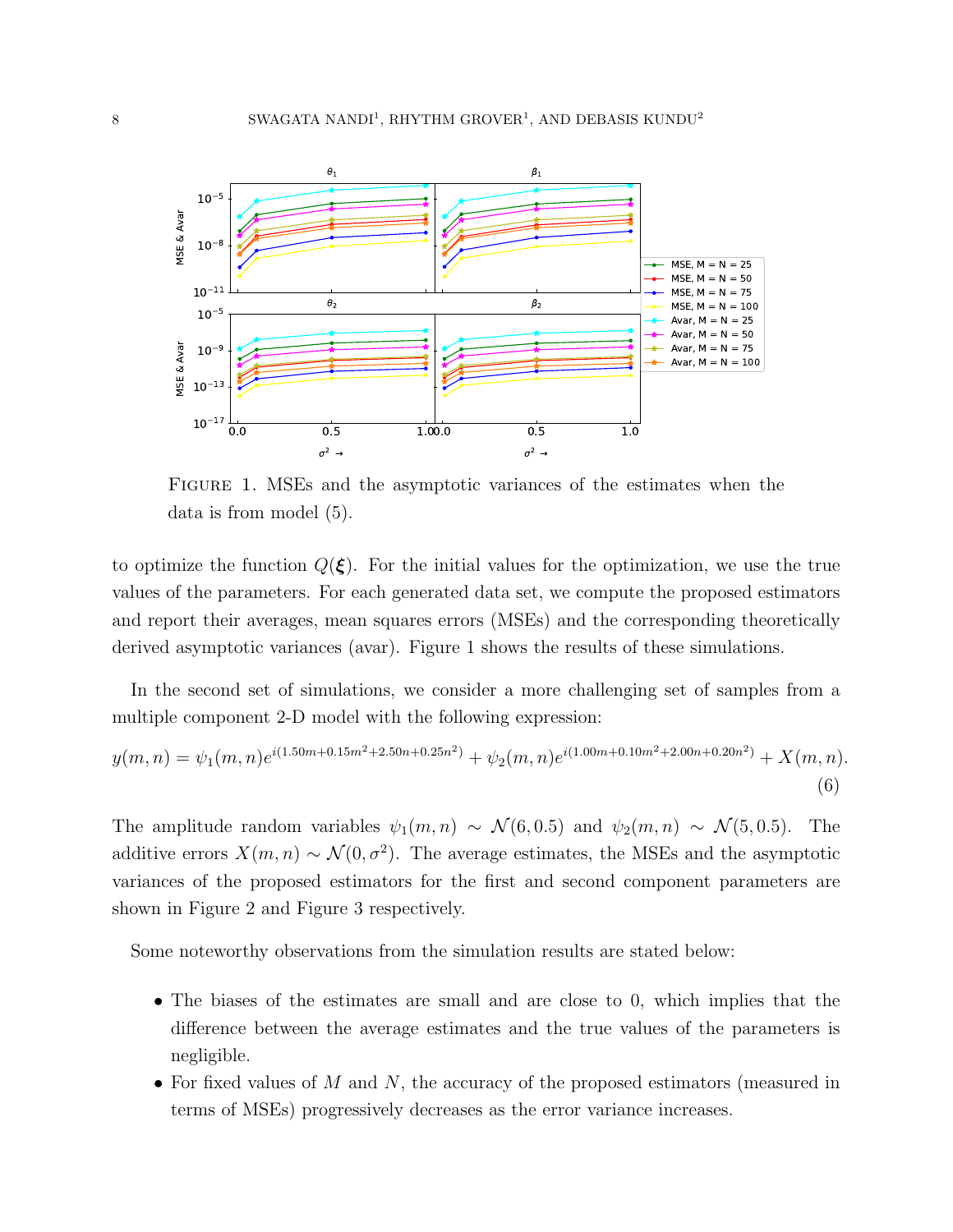

Figure 2. MSEs and the asymptotic variances of the estimates of the first component when the data is from model (6).



Figure 3. MSEs and the asymptotic variances of the estimates of the second component when the data is from model (6).

- The MSEs of the estimates decrease as the dimension of the data matrix increases, thereby verifying consistency of the proposed estimators.
- The MSEs are observed to be smaller than the theoretical asymptotic variances for most of the cases.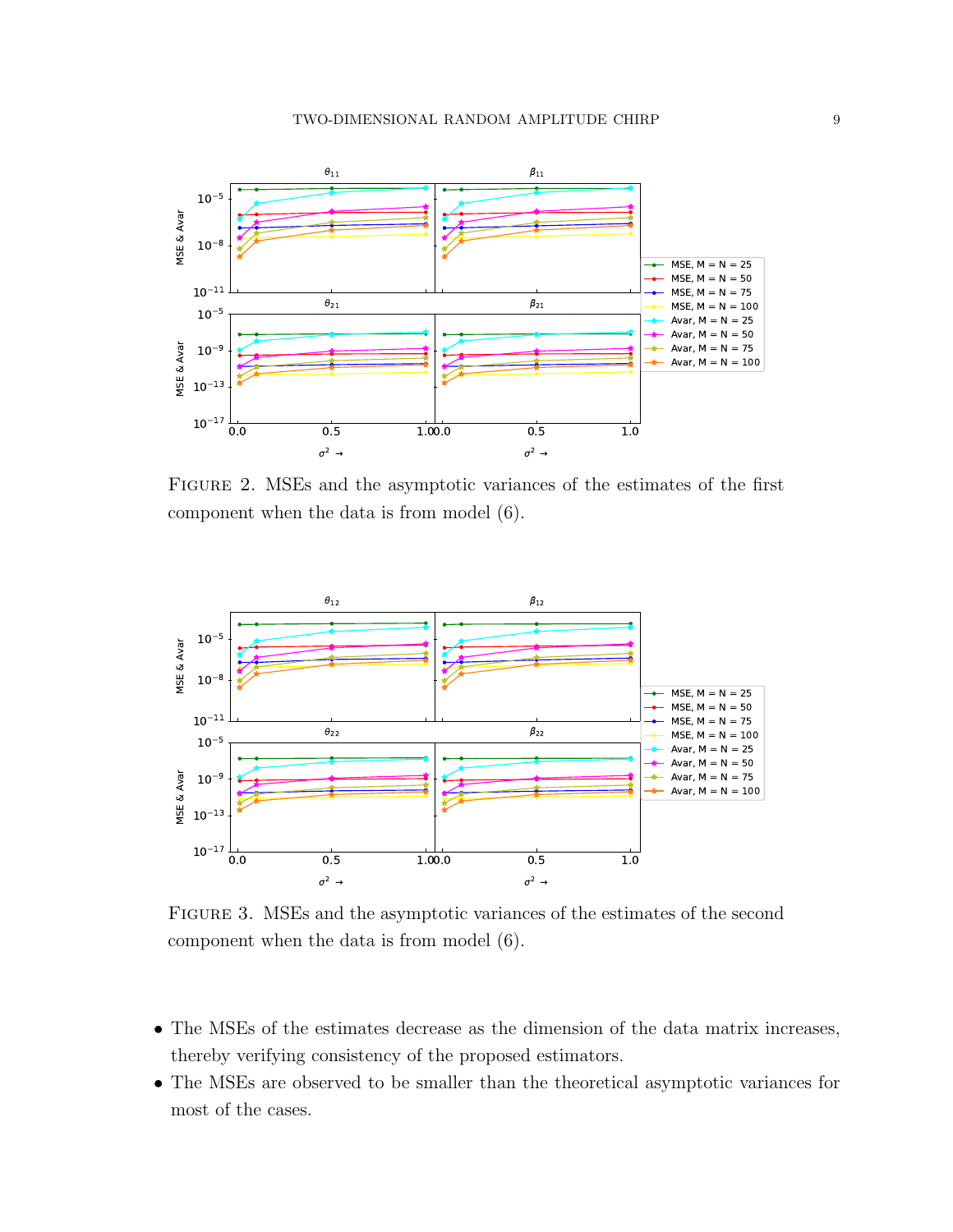Clearly, the results of these experiments reveal that the performance of the estimators is satisfactory. Therefore we can conclude that the proposed method yields accurate estimates in practice.

#### 5. Concluding Remarks

In this paper, we study the 2-D random amplitude chirp model and propose an estimation method to estimate the unknown parameters, the frequencies and chirp rates. The proposed method maximizes a 2-D periodogram-like function of the squared observations and are consistent and asymptotically normally distributed. A 2-D multicomponent random amplitude model has also been studied. The unknown parameters are estimated by maximizing the same periodogram function locally. The maximization is carried out in a neighborhood of the true value of the parameter vector. The implementation is done step by step. Numerical experiments have been done to see the small sample performance and reported graphically. In this paper, we have assumed that the additive error are i.i.d. It will be interesting to see how the proposed estimators work if the additive error are from a stationary linear process. We have not discussed the estimation of parameters of multiplicative as well as additive error; it needs to be addressed to use the theoretical results in practice. The number of components in multicomponent model is assumed to be known which will not be the case in practice and needs to be estimated. Further works are needed in that direction.

#### **ACKNOWLEDGMENTS**

Part of the work of the third author has been funded by the grant no. MTR/2018/000179 of the Science and Engineering Research Board, Government of India. The authors would like to thank two unknown reviewers for their constructive suggestions which have helped to improve the manuscript significantly.

### Appendix A

In this Appendix, we present the theoretical properties of the proposed estimator of the unknown parameters present in single component model (1). The following assumptions are required on the random amplitude sequence  $\{\psi(m, n)\}\$  and the additive error sequence  $\{X(m,n)\}\)$  to develop the theoretical properties.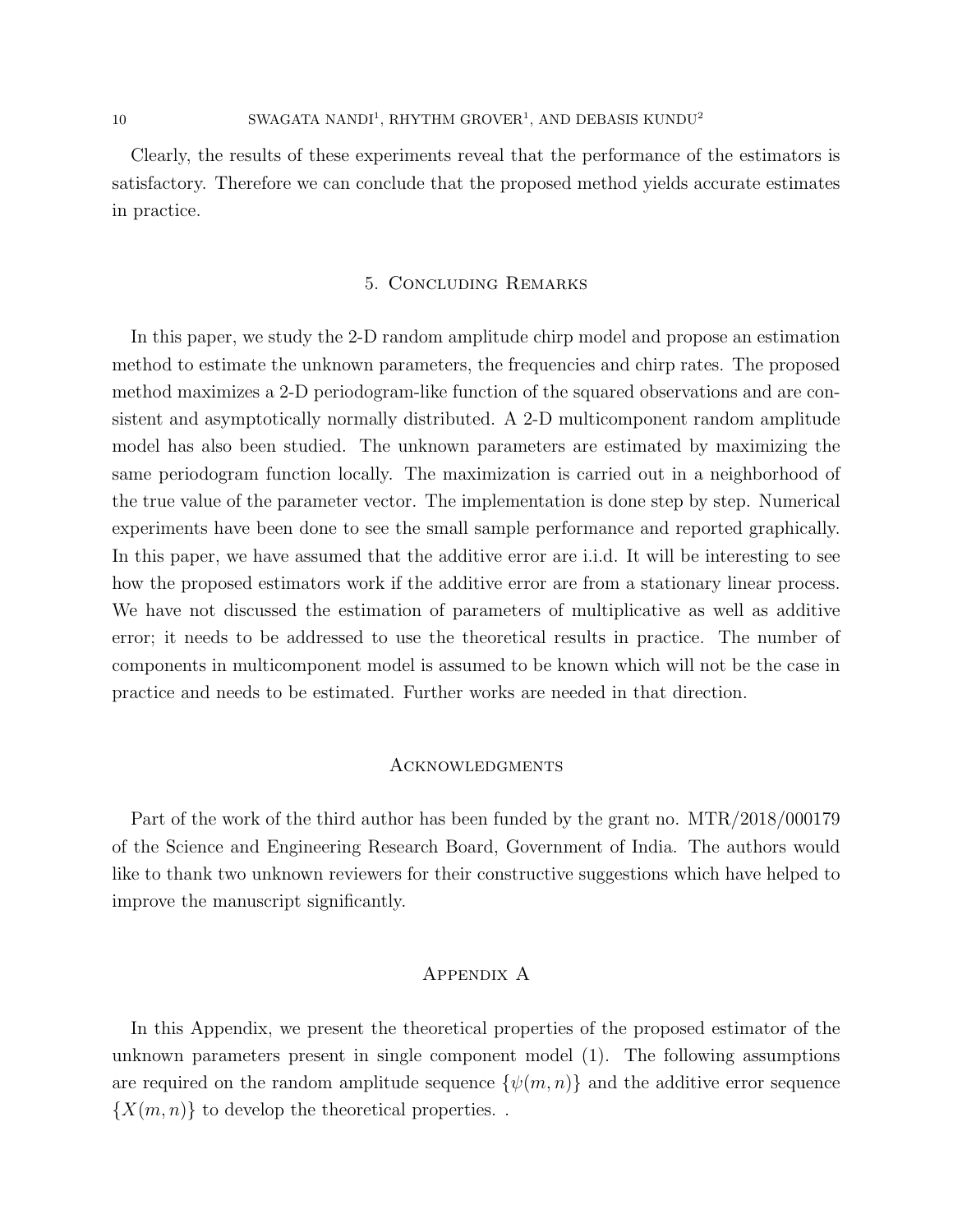**Assumption 1.** The random amplitude sequence  $\{\psi(m,n)\}\$ is a 2-D sequence of i.i.d. realvalued random variables with mean  $\mu_{\psi}$ , variance  $\sigma_{\psi}^2$ ,  $\mu_{\psi} \neq 0$  and  $\sigma_{\psi}^2 > 0$ . The fourth moment of  $\{\psi(m, n)\}\; exists.$ 

**Assumption 2.** The sequence of additive error  $\{X(m,n)\}\$ is a 2-D sequence of complexvalued i.i.d. random variables with mean zero and variance  $\sigma^2$ . If  $X(m,n) = X_R(m,n) +$  $iX_I(m,n)$ , then both  $\{X_R(m,n)\}\$ and  $\{X_I(m,n)\}\$ are i.i.d.  $(0,\frac{\sigma^2}{2})$  $(\frac{r^2}{2})$ , have finite fourth moment  $\gamma$  and they are independently distributed.

**Assumption 3.** The sequence of random amplitudes  $\{\psi(m,n)\}\$ is assumed to be independent of the sequence of additive errors  $\{X(m,n)\}.$ 

Define a set  $\Omega = [0, \pi] \times [0, \pi] \times [0, \pi] \times [0, \pi]$ . The following assumption apart from Assumptions 1- 3, is required on the true values of the parameters.

Assumption 4.  $(\alpha_1^0, \alpha_2^0, \beta_1^0, \beta_2^0)$  is an interior point of  $\Omega$ .

The existence of the fourth moment, stated in Assumption 1, of the random amplitudes  $\{\psi(m,n)\}\$ is required to obtain the theoretical properties of the proposed estimators. The independence of  $\{\psi(m,n)\}\$ and  $\{X(m,n)\}\$ is an important assumption to prove the consistency and the asymptotic distribution of the proposed estimators of the frequency and frequency rate. In the following, we first discuss the method of estimation of the unknown parameters present in model (1).

We state the consistency result and the asymptotic distribution of the proposed estimators under Assumptions 1-4 in this Appendix and prove in Appendices C and D, respectively. In order to prove the consistency it is required to have non-zero mean and finite fourth order moment of the random amplitude  $\psi(m, n)$ . The existence of non-zero mean is an essential assumption for random amplitude which can be thought of as a multiplicative error. We need the existence of the fourth moment to develop the asymptotic distribution. The following theorems state the results on the consistency properties and the asymptotic distribution of the proposed estimators. Theorem A.1 is proved in Appendix C and Theorem A.2 is in Appendix D. Here  $\stackrel{d}{\longrightarrow}$  denotes convergence in distribution.

THEOREM A.1: Under Assumptions 1-4,  $\hat{\alpha}_1$ ,  $\hat{\alpha}_2$ ,  $\hat{\beta}_1$  and  $\hat{\beta}_2$  defined in (3), are consistent estimators of  $\alpha_1^0$ ,  $\alpha_2^0$ ,  $\beta_1^0$  and  $\beta_2^0$ , respectively.

THEOREM A.2: Under Assumptions 1-4, as  $\min\{M, N\} \to \infty$ ,

$$
(\widehat{\boldsymbol{\xi}} - \boldsymbol{\xi}^0) \mathbf{D}^{-1} \stackrel{d}{\longrightarrow} \mathcal{N}_4(\mathbf{0}, 4(\sigma_{\psi}^2 + \mu_{\psi}^2)^2 \boldsymbol{\Sigma}^{-1} \boldsymbol{\Gamma} \boldsymbol{\Sigma}^{-1})
$$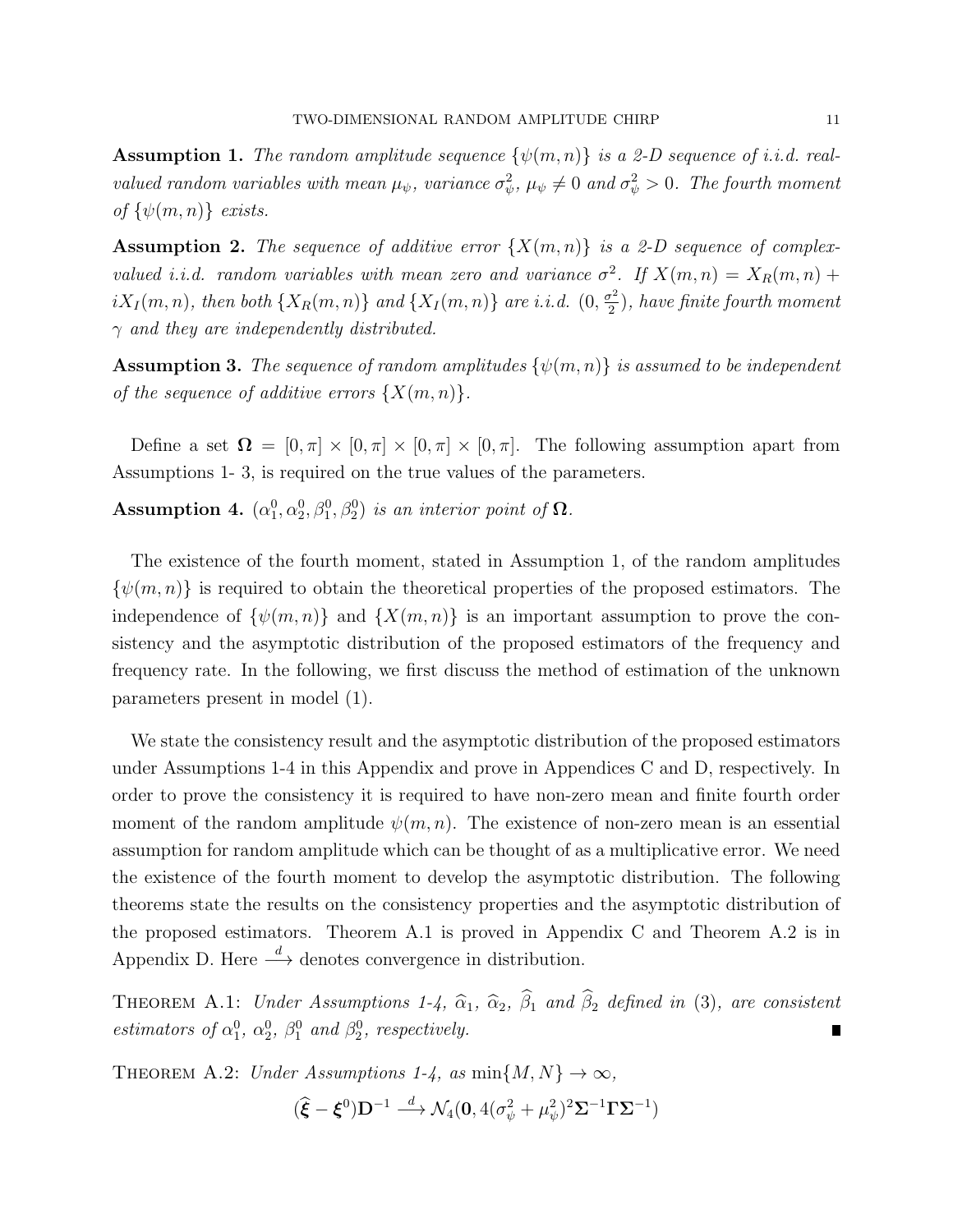where 
$$
\mathbf{D} = diag \left\{ \frac{1}{M^{\frac{3}{2}} N^{\frac{1}{2}}}, \frac{1}{M^{\frac{5}{2}} N^{\frac{1}{2}}}, \frac{1}{M^{\frac{1}{2}} N^{\frac{3}{2}}}, \frac{1}{M^{\frac{1}{2}} N^{\frac{5}{2}}} \right\},
$$
  
\n
$$
\Sigma = \frac{2(\sigma_{\psi}^2 + \mu_{\psi}^2)^2}{3} \begin{pmatrix} 1 & 1 & 0 & 0 \\ 1 & \frac{16}{15} & 0 & 0 \\ 0 & 0 & 1 & 1 \\ 0 & 0 & 1 & \frac{16}{15} \end{pmatrix}, \quad \mathbf{\Gamma} = C_{\psi} \begin{bmatrix} \frac{1}{3} & \frac{1}{4} & \frac{1}{4} & \frac{1}{6} \\ \frac{1}{4} & \frac{1}{5} & \frac{1}{6} & \frac{1}{9} \\ \frac{1}{4} & \frac{1}{6} & \frac{1}{3} & \frac{1}{4} \\ \frac{1}{6} & \frac{1}{9} & \frac{1}{4} & \frac{1}{5} \end{bmatrix},
$$

and  $C_{\psi} = 8(\sigma_{\psi}^2 + \mu_{\psi}^2)\sigma^2 + \frac{1}{2}$  $rac{1}{2}\gamma + \frac{1}{8}$  $rac{1}{8}\sigma^4$ .

It is important to note that under the assumption of normality of the additive error  $X(m, n)$ , the asymptotic variance of the proposed estimator  $\hat{\boldsymbol{\xi}}$  is the Cramer-Rao lower bound.

a ka

The following facts can be deduced from the large sample distribution of  $\hat{\xi}$ .

(1) The large-sample variances of  $\hat{\alpha}_1$  and  $\hat{\alpha}_2$  depend on the random amplitude  $\psi(m, n)$ , through its mean  $\mu_{\psi}$  and the variance  $\sigma_{\psi}^2$  as well as on the additive error through the variance  $\sigma^2$  and the fourth moment  $\gamma$ . We note that

$$
\widehat{\alpha}_1 = O_p(M^{-\frac{3}{2}}N^{-\frac{1}{2}}), \quad \widehat{\beta} = O_p(M^{-\frac{1}{2}}N^{-\frac{3}{2}}), \quad \widehat{\alpha}_2 = O_p(M^{-\frac{5}{2}}N^{-\frac{1}{2}}), \quad \widehat{\beta}_2 = O_p(M^{-\frac{1}{2}}N^{-\frac{5}{2}}),
$$

according to Theorem A.2, where  $O_p(.)$  denotes bounded in probability. Therefore, the chirp rate parameters in both the dimension,  $\alpha_2$  and  $\beta_2$  can be estimated more accurately than the frequency parameters  $\alpha_1$  and  $\beta_1$  for a given sample size.

(2) The marginal asymptotic distributions of the estimators of parameters in each dimension are same when  $M = N$ . Then the asymptotic variances of the estimators  $\widehat{\alpha}_1$ ,  $\widehat{\alpha}_2$ ,  $\widehat{\beta}_1$  and  $\widehat{\beta}_2$  are given by

$$
\operatorname{Var}(\widehat{\alpha}_1) = \operatorname{Var}(\widehat{\beta}_1) = \frac{93C_{\psi}}{M^4(\sigma_{\psi}^2 + \mu_{\psi}^2)^2}, \qquad \operatorname{Var}(\widehat{\alpha}_2) = \operatorname{Var}(\widehat{\beta}_2) = \frac{135C_{\psi}}{M^6(\sigma_{\psi}^2 + \mu_{\psi}^2)^2}.
$$

(3) The 2-D random amplitude sinusoidal signal model of the form

$$
y(m, n) = \psi(m, n)e^{i(\alpha_1^0 m + \beta_1^0 n)} + X(m, n)
$$

is a special case of model (1) when  $\alpha_2^0 = \beta_2^0 = 0$ . The unknown frequencies  $\alpha_1^0$  and  $\beta_1^0$ can be estimated by maximizing a similar periodogram function of  $y^2(m, n)$  as  $Q(\xi)$ , defined in (2). The theoretical results related to the estimator follow in the same way as model (1).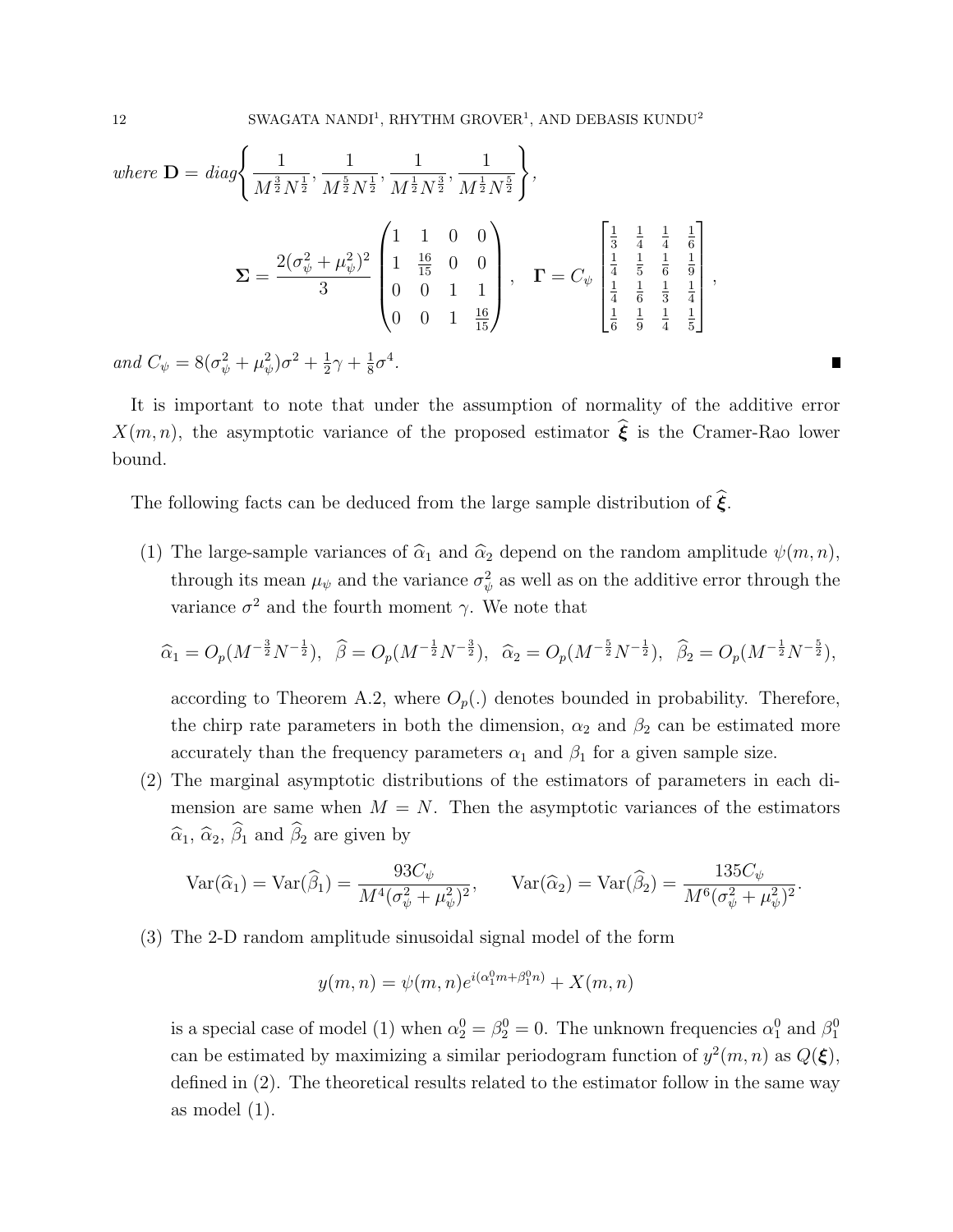#### Appendix B

In addition to Assumption 2, the following assumptions are required to establish the theoretical properties of the proposed estimators in case of multicomponent model.

Assumption 5. The sequence of multiplicative error corresponding to the k-th component  $\{\psi_k(m,n)\}\$ is a sequence of i.i.d. real-valued random variables with mean  $\mu_{k\psi} \neq 0$ , variance  $\sigma_{k\psi}^2 > 0$ , and finite fourth moment for  $k = 1, \ldots, p$ . Additionally,  $\{\psi_j(m,n)\}\$  and  $\{\psi_k(m,n)\}$ for  $j \neq k$  are independent.

**Assumption 6.** The sequence of additive error  $\{X(m,n)\}\$ is assumed to be independent of  $\{\psi_1(m, n)\}, \ldots, \{\psi_p(m, n)\}.$ 

Assumption 7.  $(\alpha_{1k}^0, \alpha_{2k}^0, \beta_{1k}^0, \beta_{2k}^0)$  is an interior point of  $\Omega$  for  $k = 1, \ldots, p$  and  $(\alpha_{1k}^0, \alpha_{2k}^0, \beta_{1k}^0, \beta_{2k}^0, \beta_{2k}^0)$  $\beta_{2k}^{0} \neq (\alpha_{1j}^{0}, \alpha_{2j}^{0}, \beta_{1j}^{0}, \beta_{2j}^{0})$  for  $k \neq j, j, k = 1, ..., p$ .

Similar to the one component model, the estimator  $\hat{\xi}_k$  of  $\xi_k^0$  defined in Section 3 is a consistent estimator and stated below in Theorem B.1. The asymptotic distribution of  $\xi_k$  is stated in Theorem B.2. The outline of the proof of Theorem B.1 is discussed in Appendix E. The proof of Theorem B.2 involves similar calculations as the proof of Theorem A.2 and is not provided here.

THEOREM B.1: Under Assumptions 2, and 5-7,  $\hat{\xi}_k$  is a consistent estimator of  $\xi_k^0$  $\int_k^0$ , for  $k=1,\ldots,p.$ 

THEOREM B.2: Under Assumptions 2, and 5-7, as  $min\{M, N\} \longrightarrow \infty$ 

$$
(\widehat{\boldsymbol{\xi}}_k - \boldsymbol{\xi}_k^0) \mathbf{D}^{-1} \stackrel{d}{\longrightarrow} \mathcal{N}_4(\mathbf{0}, 4(\sigma_{k\psi}^2 + \mu_{k\psi}^2)^2 \boldsymbol{\Sigma}_k^{-1} \boldsymbol{\Gamma}_k \boldsymbol{\Sigma}_k^{-1})
$$

where  $C_{k\psi} = 8(\sigma_{k\psi}^2 + \mu_{k\psi}^2)\sigma^2 + \frac{1}{2}$  $rac{1}{2}\gamma + \frac{1}{8}$  $\frac{1}{8}\sigma^4$ ; **D** is same as defined in Theorem A.2 and

$$
\Sigma_k = \frac{2(\sigma_{k\psi}^2 + \mu_{k\psi}^2)^2}{3} \begin{pmatrix} 1 & 1 & 0 & 0 \\ 1 & \frac{16}{15} & 0 & 0 \\ 0 & 0 & 1 & 1 \\ 0 & 0 & 1 & \frac{16}{15} \end{pmatrix}, \quad \Gamma_k = C_{k\psi} \begin{pmatrix} \frac{1}{3} & \frac{1}{4} & \frac{1}{4} & \frac{1}{6} \\ \frac{1}{4} & \frac{1}{5} & \frac{1}{6} & \frac{1}{9} \\ \frac{1}{4} & \frac{1}{6} & \frac{1}{3} & \frac{1}{4} \\ \frac{1}{6} & \frac{1}{9} & \frac{1}{4} & \frac{1}{5} \end{pmatrix},
$$

for  $k = 1, \ldots, p$ . Additionally,  $(\widehat{\boldsymbol{\xi}}_k - \boldsymbol{\xi}_k^0)$  $\binom{0}{k}$ **D**<sup>-1</sup> and  $(\widehat{\xi}_j - \xi_j^0)$  $j^{0})$ **D**<sup>-1</sup> for  $k \neq j$  are asymptotically independently distributed.

The estimators of the unknown parameters coming from the same chirp component are asymptotically dependent whereas estimators corresponding to different components are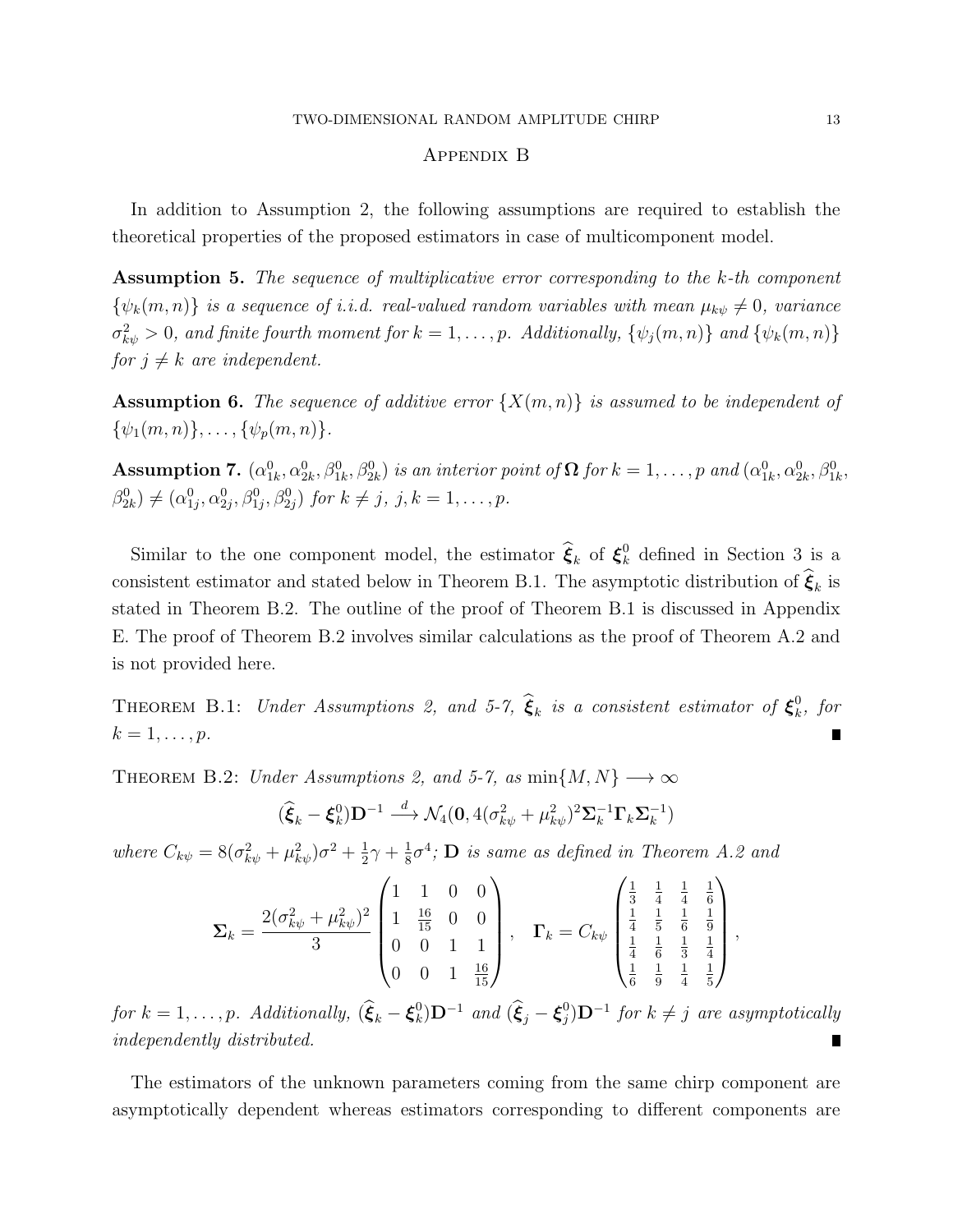asymptotically independent. Because of independence of  $(\widehat{\boldsymbol{\xi}}_k - \boldsymbol{\xi}_k^0)$  $\binom{0}{k}$ **D**<sup>-1</sup> and  $(\widehat{\xi}_j - \xi_j^0)$  $_{j}^{0})$ D<sup>-1</sup> for  $k \neq j$ , we think that parameters can be estimated using sequential estimation method.

## Appendix C

In this Appendix, we first state all the lemmas we require to prove theorems A.1 and A.2. Then the consistency of the proposed estimator  $\hat{\xi}$  will be proved using these lemmas. Lemma 1 and Lemma 2 will be used to get a compact form of the asymptotic distribution as well as to prove the consistency of the proposed estimators of the unknown parameters. Lemma 6 provides a sufficient condition for the proposed estimator to be consistent. Lemma 3 will be used to verify the condition given in Lemma 6. Lemma 4 is important to prove the consistency of the proposed estimator in case of multicomponent model (stated in Theorem B.1. Lemma 5 states the convergence of different series involving the squares of the random variable  $y(m, n)$  under Assumptions 1-3.

Write 
$$
z(m, n) = y^2(m, n) = z_R(m, n) + iz_I(m, n)
$$
 and recall that  $\boldsymbol{\xi} = (\alpha_1, \alpha_2, \beta_1, \beta_2)^T$  and  $\boldsymbol{\xi}^0 = (\alpha_1^0, \alpha_2^0, \beta_1^0, \beta_2^0)^T$ . Denote  $a(\boldsymbol{\xi}^0; m, n) = \alpha_1^0 m + \alpha_2^0 m^2 + \beta_1^0 n + \beta_2^0 n^2$ , then

$$
z_R(m,n) = \psi^2(m,n)\cos(2a(\xi^0;m,n)) + (X_R^2(m,n) - X_I^2(m,n))
$$
  
+2 $\psi(m,n)X_R(m,n)\cos(a(\xi^0;m,n)) - 2\psi(m,n)X_I(m,n)\sin(a(\xi^0;m,n))(7)$   

$$
z_I(m,n) = \psi^2(m,n)\sin(2a(\xi^0;m,n)) + 2\psi(m,n)X_I(m,n)\cos(a(\xi^0;m,n))
$$
  
+2 $\psi(m,n)X_R(m,n)\sin(a(\xi^0;m,n)) + 2X_R(m,n)X_I(m,n).$  (8)

We now provide the lemmas which are required to prove the consistency of  $\hat{\boldsymbol{\xi}}$  stated in Theorem A.1 in Appendix A.

**Lemma 1.** If  $(\omega, \delta) \in (0, \pi) \times (0, \pi)$ , then except for a countable number of points

$$
\lim_{\min\{\{M,N\}\to\infty} \frac{1}{MN} \sum_{m=1}^{M} \sum_{n=1}^{N} \cos(\omega m^2 + \delta n^2) = \lim_{\min\{\{M,N\}\to\infty} \frac{1}{MN} \sum_{m=1}^{M} \sum_{n=1}^{N} \sin(\omega m^2 + \delta n^2) = 0, (9)
$$
  

$$
\lim_{\min\{\{M,N\}\to\infty} \frac{1}{MN} \sum_{m=1}^{M} \sum_{n=1}^{N} \cos^2(\omega m^2 + \delta n^2) = \lim_{\min\{\{M,N\}\to\infty} \frac{1}{MN} \sum_{m=1}^{M} \sum_{n=1}^{N} \sin^2(\omega m^2 + \delta n^2) = \frac{1}{2}. (10)
$$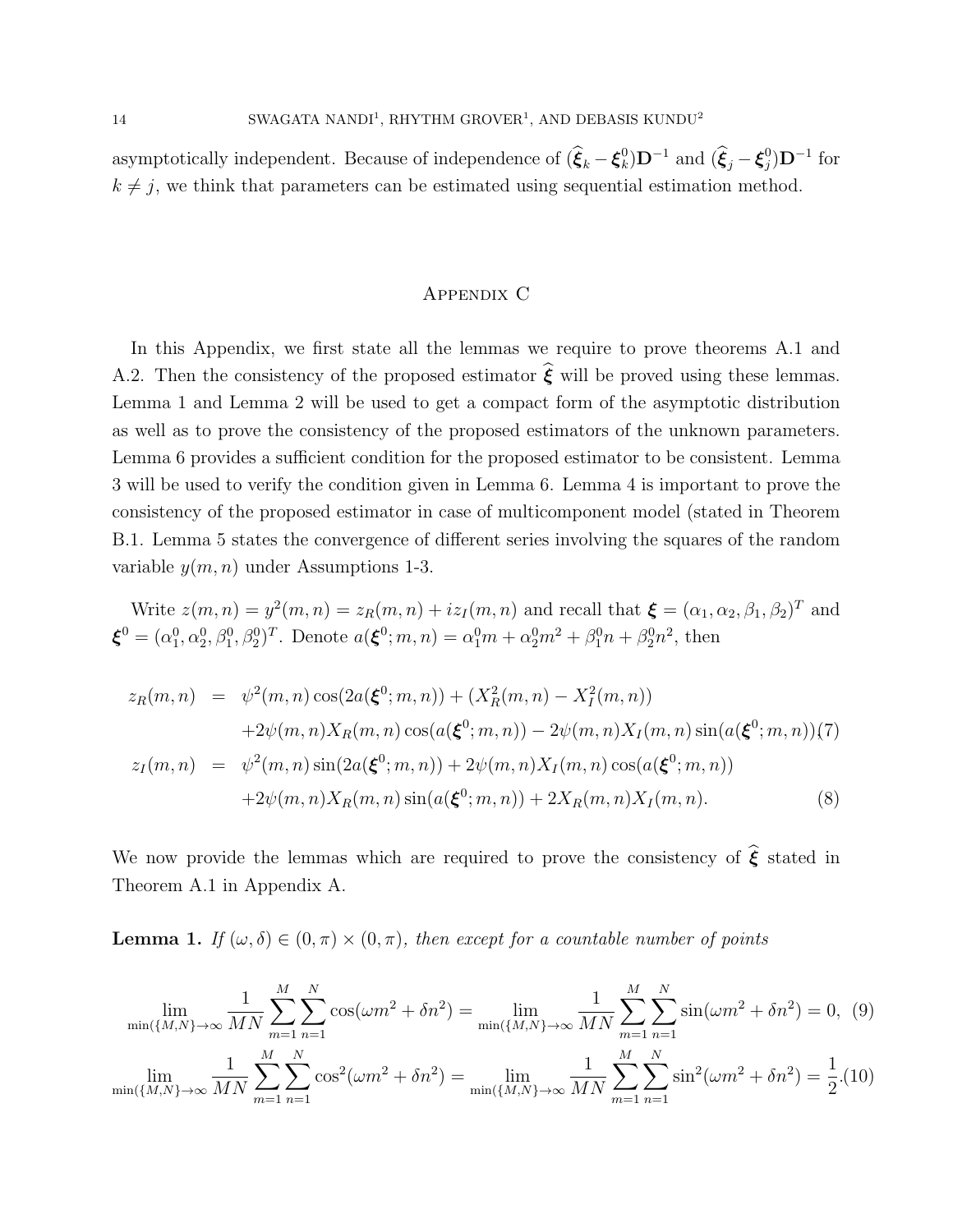**Lemma 2.** If  $(\alpha_1, \alpha_2, \beta_1, \beta_2) \in (0, \pi) \times (0, \pi) \times (0, \pi) \times (0, \pi)$ , then except for a countable number of points and for  $l, k = 0, 1, \ldots$ , the followings are true;

(a) 
$$
\lim_{\min\{M,N\}\to\infty} \frac{1}{MN} \sum_{m=1}^{M} \sum_{n=1}^{N} \cos(\alpha_1 m + \alpha_2 m^2 + \beta_1 n + \beta_2 n^2) = 0,
$$

(b) 
$$
\lim_{\min\{M,N\}\to\infty} \frac{1}{MN} \sum_{m=1}^{M} \sum_{n=1}^{N} \sin(\alpha_1 m + \alpha_2 m^2 + \beta_1 n + \beta_2 n^2) = 0,
$$

$$
(c) \quad \lim_{\min\{M,N\}\to\infty} \frac{1}{M^{k+1}N^{l+1}} \sum_{m=1}^{M} \sum_{n=1}^{N} m^k n^l \cos^2(\alpha_1 m + \alpha_2 m^2 + \beta_1 n + \beta_2 n^2) = \frac{1}{2(k+1)(l+1)},
$$

(d) 
$$
\lim_{\min\{M,N\}\to\infty} \frac{1}{M^{k+1}N^{l+1}} \sum_{m=1}^{M} \sum_{n=1}^{N} m^k n^l \sin^2(\alpha_1 m + \alpha_2 m^2 + \beta_1 n + \beta_2 n^2) = \frac{1}{2(k+1)(l+1)}.
$$

**Lemma 3.** (Lahiri [13]) Let  $\{X(m,n)\}\$  be a 2-D sequence of i.i.d. real-valued random variables with mean zero and finite variance  $\sigma^2 > 0$ , then for  $k, l = 0, 1, ...$ 

$$
\lim_{\min\{M,N\}\to\infty} \sup_{\alpha_1,\alpha_2,\beta_1,\beta_2} \left| \frac{1}{M^{k+1}N^{l+1}} \sum_{m=1}^M \sum_{n=1}^N m^k n^l X(m,n) e^{i(\alpha_1 m + \alpha_2 m^2 + \beta_1 n + \beta_2 n^2)} \right| \xrightarrow{a.s.} 0.
$$

**Lemma 4.** (Grover et al. [8]) If  $(\omega_1, \omega_2, \omega_3, \omega_4) \in (0, \pi) \times (0, \pi) \times (0, \pi) \times (0, \pi)$  and  $(\theta_1, \theta_2, \theta_3, \theta_4) \in (0, \pi) \times (0, \pi) \times (0, \pi) \times (0, \pi)$  and  $(\omega_1, \omega_2, \omega_3, \omega_4) \neq (\theta_1, \theta_2, \theta_3, \theta_4)$ , then except for a countable number of points, for  $k, l = 0, 1, \ldots$ , the following results hold.

(a) 
$$
\lim_{\min\{\{M,N\}\to\infty} \frac{1}{M^{\frac{2k+1}{2}} N^{\frac{2l+1}{2}}} \sum_{m=1}^{M} \sum_{n=1}^{N} \cos(\omega_1 m + \omega_2 m^2 + \omega_3 n + \omega_4 n^2) \times \cos(\theta_1 m + \theta_2 m^2 + \theta_3 n + \theta_4 n^2) = 0,
$$
  
(b) 
$$
\lim_{\min\{\{M,N\}\to\infty} \frac{1}{M^{\frac{2k+1}{2}} N^{\frac{2l+1}{2}}} \sum_{m=1}^{M} \sum_{n=1}^{N} \sin(\omega_1 m + \omega_2 m^2 + \omega_3 n + \omega_4 n^2) \times \sin(\theta_1 m + \theta_2 m^2 + \theta_3 n + \theta_4 n^2) = 0,
$$
  
(c) 
$$
\lim_{\min\{\{M,N\}\to\infty} \frac{1}{M^{\frac{2k+1}{2}} N^{\frac{2l+1}{2}}} \sum_{m=1}^{M} \sum_{n=1}^{N} \cos(\omega_1 m + \omega_2 m^2 + \omega_3 n + \omega_4 n^2) \times \sin(\theta_1 m + \theta_2 m^2 + \theta_3 n + \theta_4 n^2) = 0.
$$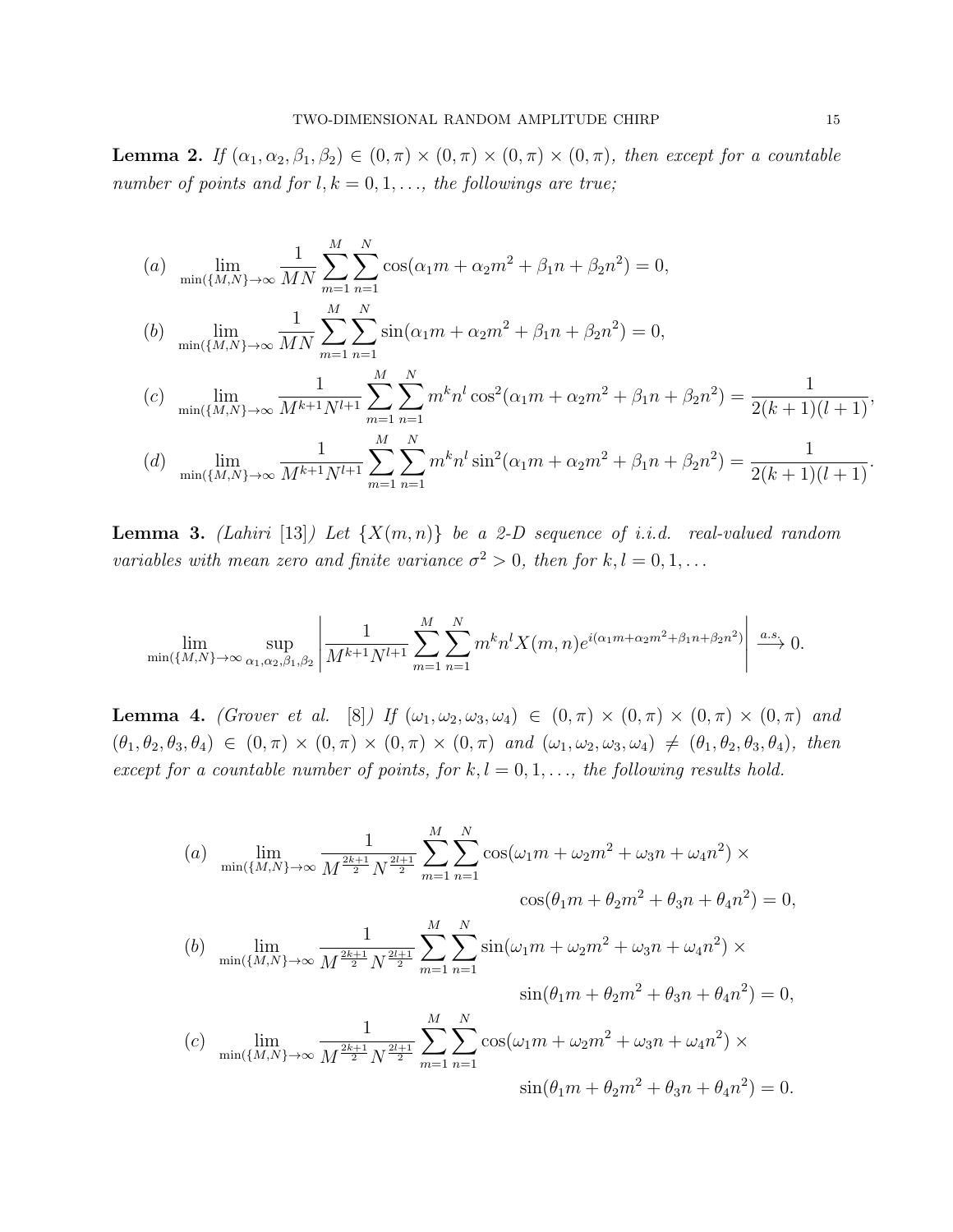**Lemma 5.** Under Assumptions 1-3, the following results are true for model (1).

$$
\frac{1}{M^{k+1}} \frac{1}{N^{l+1}} \sum_{m=1}^{M} \sum_{n=1}^{N} m^k n^l z_R(m, n) \cos(2a(\boldsymbol{\xi}^0; m, n)) \xrightarrow{a.s} \frac{1}{2(k+1)(l+1)} (\sigma_{\psi}^2 + \mu_{\psi}^2), (11)
$$

$$
\frac{1}{M^{k+1}} \frac{1}{N^{l+1}} \sum_{m=1}^{M} \sum_{n=1}^{N} m^k n^l z_I(m, n) \cos(2a(\xi^0; m, n)) \stackrel{a.s}{\longrightarrow} 0,
$$
\n(12)

$$
\frac{1}{M^{k+1}} \frac{1}{N^{l+1}} \sum_{m=1}^{M} \sum_{n=1}^{N} m^k n^l z_R(m, n) \sin(2a(\xi^0; m, n)) \stackrel{a.s}{\longrightarrow} 0,
$$
\n(13)

$$
\frac{1}{M^{k+1}} \frac{1}{N^{l+1}} \sum_{m=1}^{M} \sum_{n=1}^{N} m^k n^l z_I(m, n) \sin(2a(\xi^0; m, n)) \xrightarrow{a.s} \frac{1}{2(k+1)(l+1)} (\sigma_\psi^2 + \mu_\psi^2),
$$
(14)

for  $k, l = 0, 1, ..., 4$ .

**Proof of Lemma 5:** Note that  $E[X_R(m,n)X_I(m,n)] = 0$  and  $Var[X_R(m,n)X_I(m,n)] = \frac{\sigma^4}{4}$ 4 and so the 2-D sequence  $\{X_R(m,n)X_I(m,n)\}\stackrel{i.i.d.}{\sim} (0,\frac{\sigma^4}{4})$  $\frac{r^4}{4}$ ). Similarly, under Assumptions 1-3, it can be shown that

$$
\{X_R^2(m,n) - X_I^2(m,n)\} \stackrel{i.i.d.}{\sim} (0, 2\gamma - \frac{\sigma^4}{2}),
$$
  

$$
\{\psi(m,n)X_R(m,n)\} \stackrel{i.i.d.}{\sim} (0, (\sigma_\psi^2 + \mu_\psi^2) \frac{\sigma^2}{2}),
$$
  

$$
\{\psi(m,n)X_I(m,n)\} \stackrel{i.i.d.}{\sim} (0, (\sigma_\psi^2 + \mu_\psi^2) \frac{\sigma^2}{2}).
$$
 (15)

Consider

$$
\frac{1}{M^{k+1}} \frac{1}{N^{l+1}} \sum_{m=1}^{M} \sum_{n=1}^{N} m^{k} n^{l} z_{R}(m, n) \cos(2a(\boldsymbol{\xi}^{0}; m, n))
$$
\n
$$
= \frac{1}{M^{k+1}} \frac{1}{N^{l+1}} \sum_{m=1}^{M} \sum_{n=1}^{N} m^{k} n^{l} \psi^{2}(m, n) \cos^{2}(2a(\boldsymbol{\xi}^{0}; m, n))
$$
\n
$$
+ \frac{1}{M^{k+1}} \frac{1}{N^{l+1}} \sum_{m=1}^{M} \sum_{n=1}^{N} m^{k} n^{l} (X_{R}^{2}(m, n) - X_{I}^{2}(m, n)) \cos(2a(\boldsymbol{\xi}^{0}; m, n))
$$
\n
$$
+ \frac{2}{M^{k+1}} \frac{1}{N^{l+1}} \sum_{m=1}^{M} \sum_{n=1}^{N} m^{k} n^{l} \psi(m, n) X_{R}(m, n) \cos(a(\boldsymbol{\xi}^{0}; m, n)) \cos(2a(\boldsymbol{\xi}^{0}; m, n))
$$
\n
$$
+ \frac{2}{M^{k+1}} \frac{1}{N^{l+1}} \sum_{m=1}^{M} \sum_{n=1}^{N} m^{k} n^{l} \psi(m, n) X_{I}(m, n) \sin(a(\boldsymbol{\xi}^{0}; m, n)) \cos(2a(\boldsymbol{\xi}^{0}; m, n)).
$$

Then,  $\{(X_R^2(m,n) - X_I^2(m,n))\}$  is a sequence of i.i.d. random variables with mean zero and finite variance. Therefore, the second term converges to zero as  $\min\{M, N\} \longrightarrow \infty$  using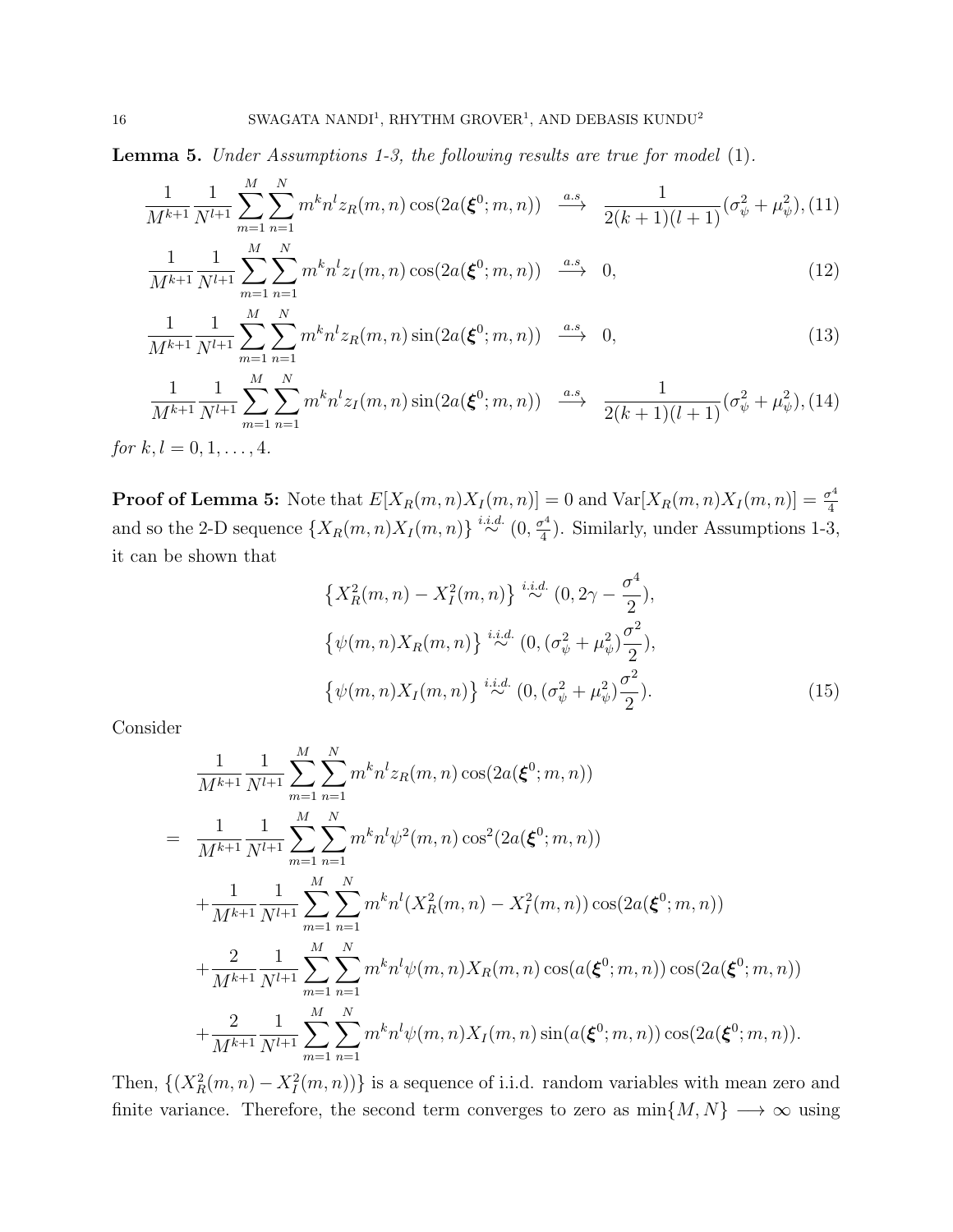Lemma 3. Similarly, the third and fourth terms also converge to zero as  $\min\{M, N\} \longrightarrow \infty$ using (15). The first term in the above expression can be written as

$$
\frac{1}{M^{k+1}} \frac{1}{N^{l+1}} \sum_{m=1}^{M} \sum_{n=1}^{N} m^k n^l \psi^2(m, n) \cos^2(2a(\boldsymbol{\xi}^0; m, n))
$$
\n
$$
= \frac{1}{M^{k+1}} \frac{1}{N^{l+1}} \sum_{m=1}^{M} \sum_{n=1}^{N} m^k n^l (\psi^2(m, n) - E[\psi^2(m, n)]) \cos^2(2a(\boldsymbol{\xi}^0; m, n)) + \frac{1}{M^{k+1}} \sum_{m=1}^{M} \sum_{n=1}^{N} m^k n^l E[\psi^2(m, n)] \cos^2(2a(\boldsymbol{\xi}^0; m, n))
$$
\n
$$
\xrightarrow{a.s.} 0 + \frac{1}{2(k+1)(l+1)} E[\psi^2(m, n)]
$$
\n
$$
= \frac{1}{2(k+1)(l+1)} (\sigma_{\psi}^2 + \mu_{\psi}^2),
$$

using Lemma 2. We have used the fact that the fourth moment of  $\psi(m, n)$  exists. The other three results, given in (12), (13) and (14) can be proved in a similar way.

**Lemma 6.** Let  $\hat{\boldsymbol{\xi}} = (\hat{\alpha}_1, \hat{\alpha}_2, \hat{\beta}_1, \hat{\beta}_2)^T$  be an estimate of  $\boldsymbol{\xi}^0 = (\alpha_1^0, \alpha_2^0, \beta_1^0, \beta_2^0)^T$  that maximizes  $Q(\boldsymbol{\xi})$ , defined in (2) and for any  $\epsilon > 0$ , let  $S^{\xi^0}_\epsilon = \left\{ \boldsymbol{\xi} \, : \, |\boldsymbol{\xi} - \boldsymbol{\xi}^0| > 4\epsilon \right\}$  for some fixed  $\boldsymbol{\xi}^0 \in (0, \pi) \times (0, \pi) \times (0, \pi) \times (0, \pi)$ . If for any  $\epsilon > 0$ , as  $\min\{M, N\} \longrightarrow \infty$ 

$$
\limsup_{S_{\epsilon}^{\xi^0}} \frac{1}{MN} \big[ Q(\xi) - Q(\xi^0) \big] \le 0, \quad a.s. \tag{16}
$$

then as  $\min\{M, N\} \longrightarrow \infty$ ,  $\hat{\boldsymbol{\xi}} \longrightarrow \boldsymbol{\xi}^0$  a.s.

**Proof of Lemma 6:** This lemma can be proved by contradiction similarly as Wu [24].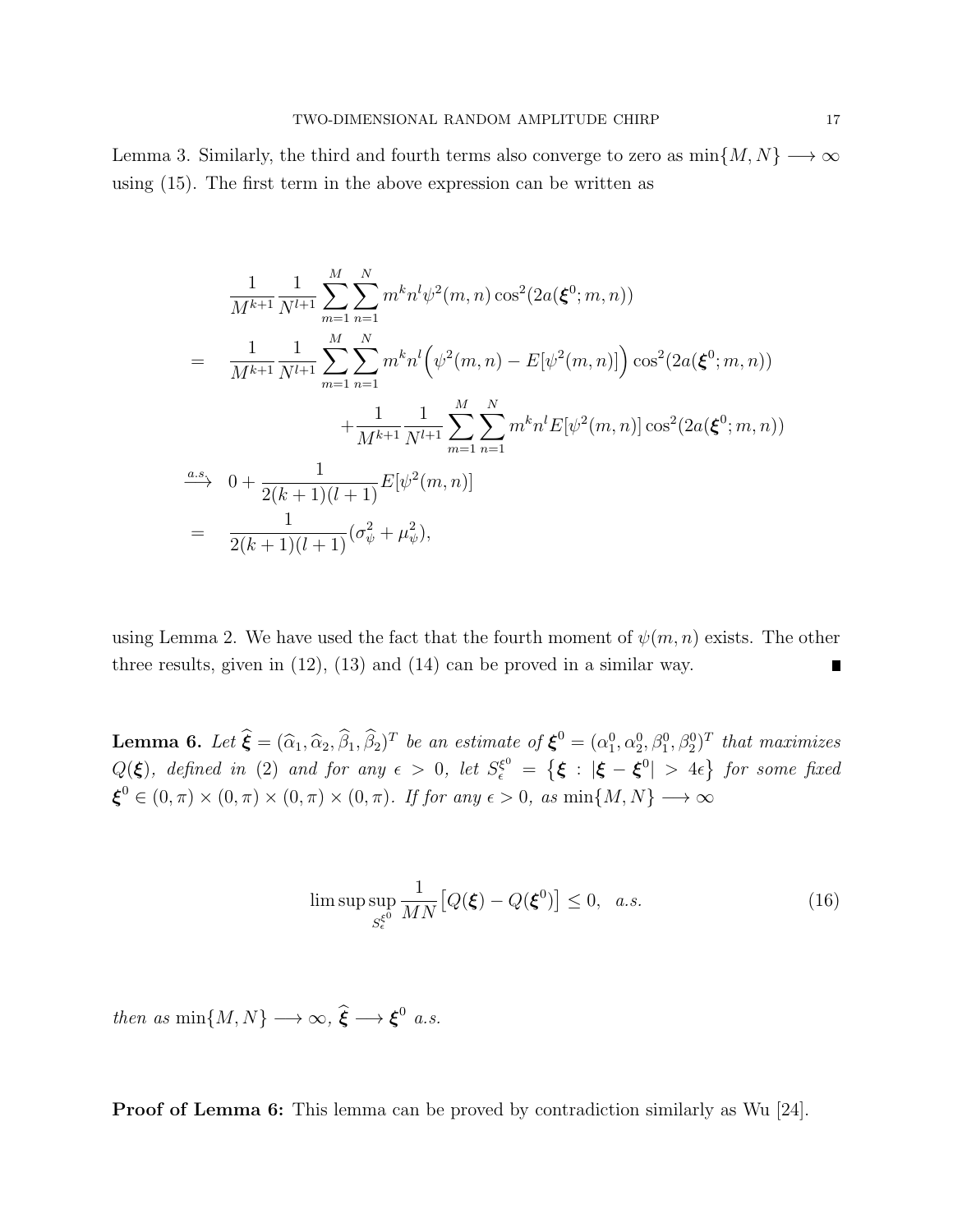**Proof of Theorem A.1:** Expanding  $Q(\boldsymbol{\xi})$  around  $\boldsymbol{\xi}^0$  and using  $y^2(m,n) = z(m,n) = z(m,n)$  $z_R(m, n) + iz_I(m, n)$ , it can be written as

$$
\frac{1}{MN} [Q(\xi) - Q(\xi^{0})]
$$
\n
$$
= \left[ \frac{1}{MN} \sum_{m=1}^{M} \sum_{n=1}^{N} \left\{ z_{R}(m, n) \cos(2a(\xi; m, n)) + z_{I}(m, n) \sin(2a(\xi; m, n)) \right\} \right]^{2}
$$
\n
$$
+ \left[ \frac{1}{MN} \sum_{m=1}^{M} \sum_{n=1}^{N} \left\{ -z_{R}(m, n) \sin(2a(\xi; m, n)) + z_{I}(m, n) \cos(2a(\xi; m, n)) \right\} \right]^{2}
$$
\n
$$
- \left[ \frac{1}{MN} \sum_{m=1}^{M} \sum_{n=1}^{N} \left\{ z_{R}(m, n) \cos(2a(\xi^{0}; m, n)) + z_{I}(m, n) \sin(2a(\xi^{0}; m, n)) \right\} \right]^{2}
$$
\n
$$
- \left[ \frac{1}{MN} \sum_{m=1}^{M} \sum_{n=1}^{N} \left\{ -z_{R}(m, n) \sin(2a(\xi^{0}; m, n)) + z_{I}(m, n) \cos(2a(\xi^{0}; m, n)) \right\} \right]^{2}
$$
\n
$$
= T_{1} + T_{2} + T_{3} + T_{4}.
$$

Using Lemma 5 with  $k = l = 0$ , we have

$$
\frac{1}{MN} \sum_{m=1}^{M} \sum_{n=1}^{N} z_R(m, n) \cos(2a(\boldsymbol{\xi}^0; m, n)) \xrightarrow{a.s.} \frac{1}{2} (\sigma_{\psi}^2 + \mu_{\psi}^2),
$$
  

$$
\frac{1}{MN} \sum_{m=1}^{M} \sum_{n=1}^{N} z_I(m, n) \cos(2a(\boldsymbol{\xi}^0; m, n)) \xrightarrow{a.s.} 0,
$$
  

$$
\frac{1}{MN} \sum_{m=1}^{M} \sum_{n=1}^{N} z_R(m, n) \sin(2a(\boldsymbol{\xi}^0; m, n)) \xrightarrow{a.s.} 0,
$$
  

$$
\frac{1}{MN} \sum_{m=1}^{M} \sum_{n=1}^{N} z_I(m, n) \sin(2a(\boldsymbol{\xi}^0; m, n)) \xrightarrow{a.s.} \frac{1}{2} (\sigma_{\psi}^2 + \mu_{\psi}^2).
$$

Therefore,

$$
\lim_{n \to \infty} T_3 = -(\sigma_\psi^2 + \mu_\psi^2)^2 \quad \text{and} \quad \lim_{n \to \infty} T_4 = 0.
$$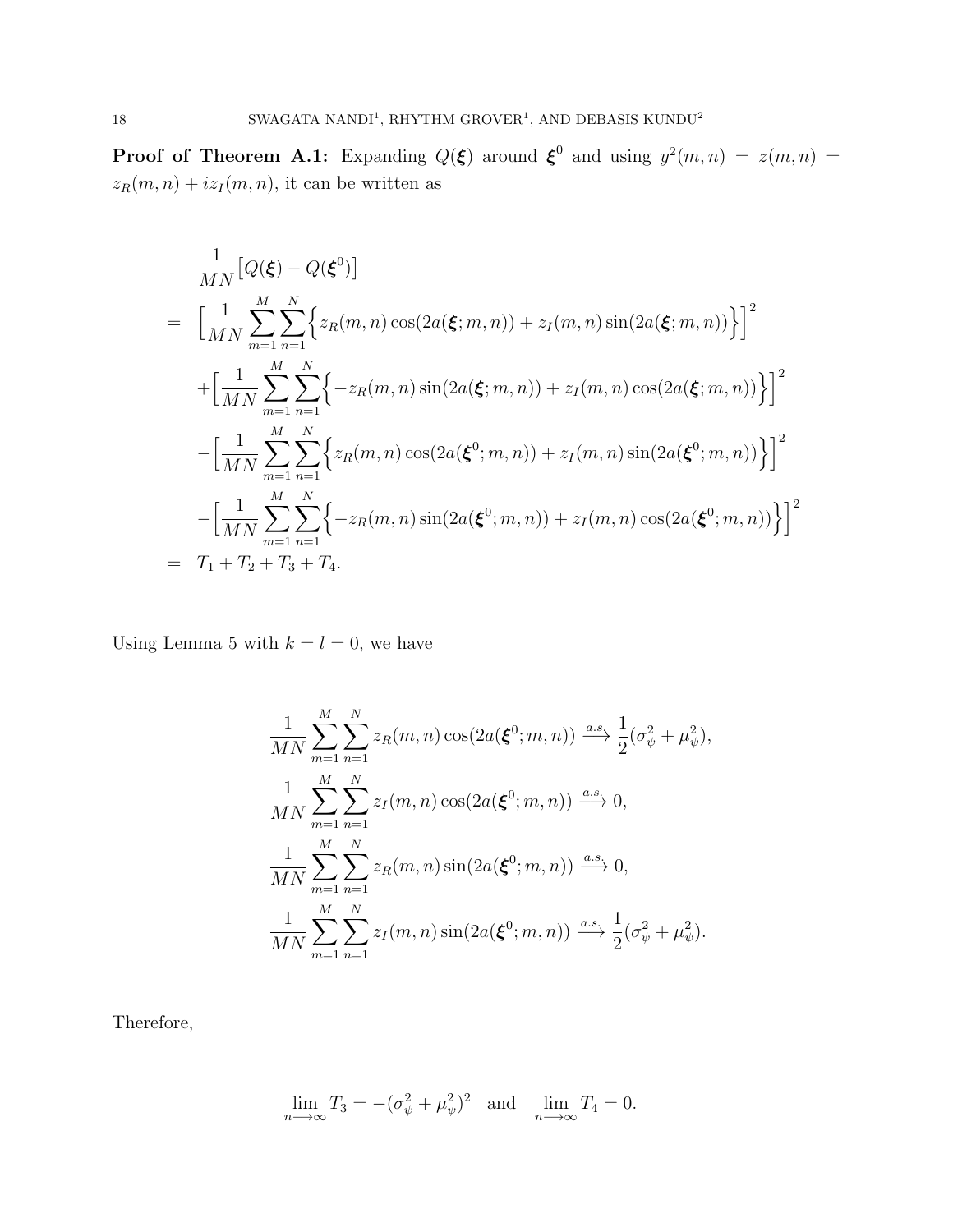Now

$$
\lim_{\substack{m \to \infty}} \lim_{\substack{M,N \to \infty}} \sup_{S_{\epsilon}^{(0)}} T_1
$$
\n
$$
= \lim_{\substack{S_{\epsilon}^{(0)}}} \lim_{\substack{M,N \to \infty}} \sum_{\substack{m=1 \\ m \neq 1}}^{M} \sum_{n=1}^{N} \left\{ z_R(m,n) \cos(2a(\xi;m,n)) + z_I(m,n) \sin(2a(\xi;m,n)) \right\}^2
$$
\n
$$
= \lim_{\substack{M,N \to \infty}} \sup_{S_{\epsilon}^{(0)}} \left[ \frac{1}{MN} \sum_{m=1}^{M} \sum_{n=1}^{N} \left\{ \psi^2(m,n) \cos[2a(\xi^0 - \xi;m,n)] + 2X_R^2(m,n)X_I^2(m,n)X_I^2(m,n) \sin(2a(\xi;m,n)) + (X_R^2(m,n) - X_I^2(m,n)) \cos(2a(\xi;m,n)) \right\}^2
$$
\n
$$
+ 2\psi(m,n)X_R(m,n) \cos[a(2\xi^0 - \xi;m,n)] + 2\psi(m,n)X_I(m,n) \sin[(a(2\xi^0 - \xi;m,n)]] \right\}^2
$$
\n
$$
= \lim_{\substack{|\xi^0 - \xi| > \epsilon}} \sup_{\substack{M \to \infty}} \left[ \frac{1}{MN} \sum_{m=1}^{M} \sum_{n=1}^{N} \left\{ (\psi^2(m,n) - (\sigma_\psi^2 + \mu_\psi^2)) \cos[2a(\xi^0 - \xi;m,n)] + 2\psi(m,n)X_R(m,n) \cos[(a(2\xi^0 - \xi;m,n)] + (\sigma_\psi^2 + \mu_\psi^2) \cos[2a(\xi^0 - \xi;m,n)] \right\}^2 \right\}^2
$$
\n[The second and third terms tend to zero for large *M*, *N* using Lemma 3]

 $\xrightarrow{a.s.} 0,$ 

using Lemma 1 and Lemma 3. Similarly, we can show that  $\overline{\lim}_{n\to\infty} \sup_{S_\epsilon^{\xi^0}} T_2 \xrightarrow{a.s.} 0$ . Therefore,

$$
\overline{\lim}_{\min\{M,N\}\to\infty} \sup_{S_{\epsilon}^{\xi^0}} \frac{1}{MN} \Big[ Q(\xi) - Q(\xi^0) \Big] = \overline{\lim}_{\min\{M,N\}\to\infty} \sup_{S_{\epsilon}} \Big[ T_1 + T_2 + T_3 + T_4 \Big] \n\to -(\sigma_{\psi}^2 + \mu_{\psi}^2)^2 < 0 \text{ a.s.}
$$

Hence, using Lemma 6,  $\hat{\alpha}_1$ ,  $\hat{\alpha}_2$ ,  $\hat{\beta}_1$  and  $\hat{\beta}_2$  which maximize  $Q(\boldsymbol{\xi})$  are consistent estimators of  $\alpha_1^0, \alpha_2^0, \beta_1^0$  and  $\beta_2^0$ , respectively.

### Appendix D

Theorem A.2 is proved in this Appendix which states the asymptotic distribution of the proposed estimators of the unknown parameters of the single component model (1). The proof first uses the multivariate Taylor series expansion of the first order derivative vector of  $Q(\xi)$  up to the first order term. The first order derivatives of  $Q(\xi)$  with respect to  $\alpha_k$ , and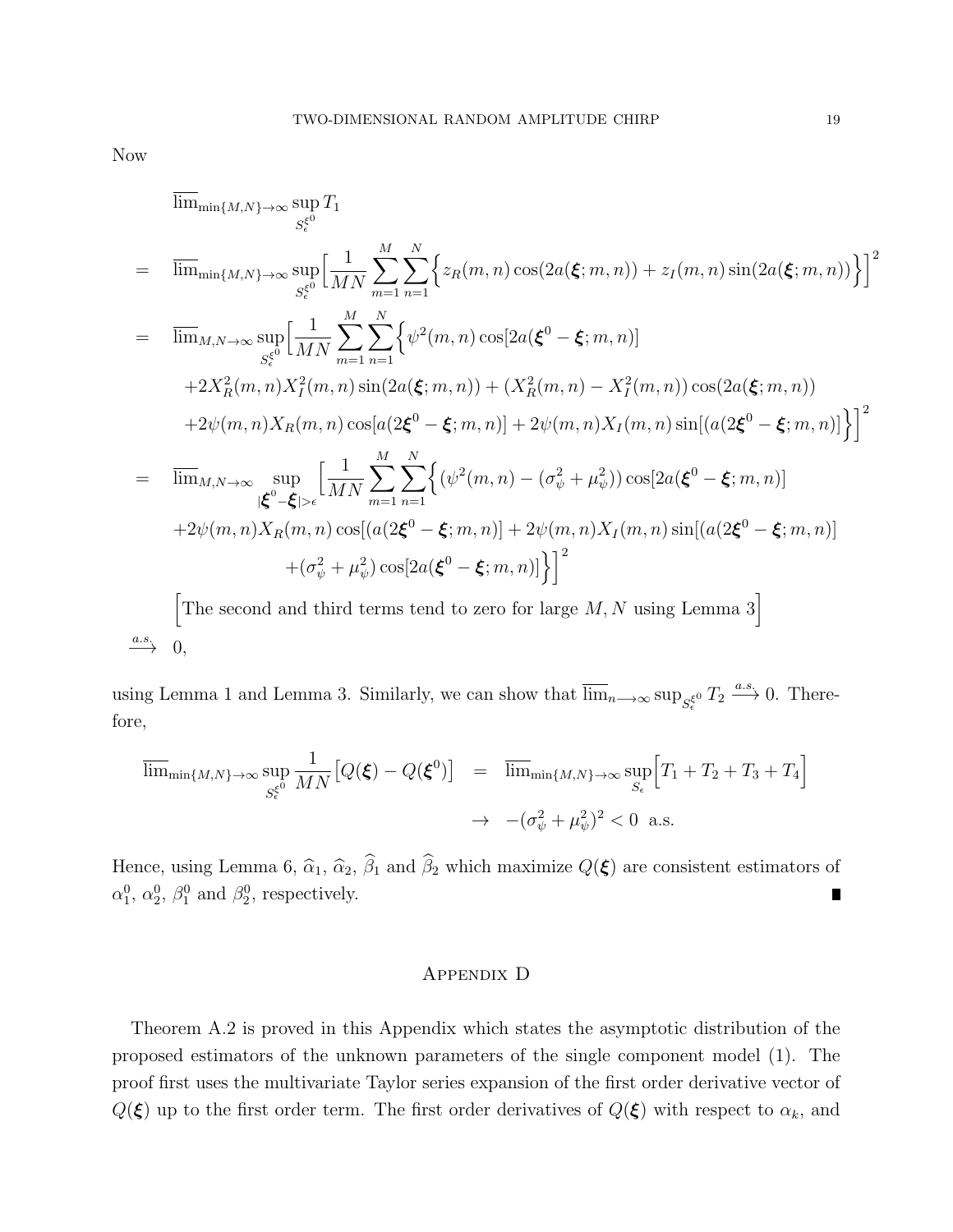$\beta_k$ ,  $k = 1, 2$  are given below;

$$
\frac{\partial Q(\boldsymbol{\xi})}{\partial \alpha_k} = \frac{2}{MN} f_1(\boldsymbol{\xi}) g_1(k; \boldsymbol{\xi}) + \frac{2}{MN} f_2(\boldsymbol{\xi}) g_2(k; \boldsymbol{\xi}), \tag{17}
$$

$$
\frac{\partial Q(\boldsymbol{\xi})}{\partial \beta_k} = \frac{2}{MN} f_1(\boldsymbol{\xi}) h_1(k; \boldsymbol{\xi}) + \frac{2}{MN} f_2(\boldsymbol{\xi}) h_2(k; \boldsymbol{\xi}), \tag{18}
$$

where

$$
f_1(\xi) = \sum_{m=1}^{M} \sum_{n=1}^{N} \Big[ z_R(m,n) \cos(2a(\xi;m,n)) + z_I(m,n) \sin(2a(\xi;m,n)) \Big],
$$
  
\n
$$
f_2(\xi) = \sum_{m=1}^{M} \sum_{n=1}^{N} \Big[ z_I(m,n) \cos(2a(\xi;m,n)) - z_R(m,n) \sin(2a(\xi;m,n)) \Big],
$$
  
\n
$$
g_1(k;\xi) = \sum_{m=1}^{M} \sum_{n=1}^{N} 2m^k \Big[ z_I(m,n) \cos(2a(\xi;m,n)) - z_R(m,n) \sin(2a(\xi;m,n)) \Big],
$$
  
\n
$$
g_2(k;\xi) = \sum_{m=1}^{M} \sum_{n=1}^{N} 2m^k \Big[ -z_I(m,n) \sin(2a(\xi;m,n)) - z_R(m,n) \cos(2a(\xi;m,n)) \Big],
$$
  
\n
$$
h_1(k;\xi) = \sum_{m=1}^{M} \sum_{n=1}^{N} 2n^k \Big[ z_I(m,n) \cos(2a(\xi;m,n)) - z_R(m,n) \sin(2a(\xi;m,n)) \Big],
$$
  
\n
$$
h_2(k;\xi) = \sum_{m=1}^{M} \sum_{n=1}^{N} 2n^k \Big[ -z_I(m,n) \sin(2a(\xi;m,n)) - z_R(m,n) \cos(2a(\xi;m,n)) \Big].
$$

Now using Lemma 5 with  $k = l = 0$ , it immediately follows that

(a) 
$$
\lim_{\min\{M,N\}\to\infty} \frac{1}{MN} f_1(\xi^0) = (\sigma_{\psi}^2 + \mu_{\psi}^2)
$$
 and (b)  $\lim_{\min\{M,N\}\to\infty} \frac{1}{MN} f_2(\xi^0) = 0$  a.s. (19)

Therefore, for large  $M$  and  $N$ ,

$$
\left. \frac{\partial Q(\boldsymbol{\xi})}{\partial \alpha_k} \right|_{\boldsymbol{\xi} = \boldsymbol{\xi}^0} = \frac{2}{MN} f_1(\boldsymbol{\xi}^0) g_1(k; \boldsymbol{\xi}^0) \text{ and } \left. \frac{\partial Q(\boldsymbol{\xi})}{\partial \beta_k} \right|_{\boldsymbol{\xi} = \boldsymbol{\xi}^0} = \frac{2}{MN} f_1(\boldsymbol{\xi}^0) h_1(k; \boldsymbol{\xi}^0), \ \ k = 1, 2,
$$

due to (b) part of (19), ignoring second terms in (17) and (18) which involve  $f_2(\xi)$ . The second order derivatives of  $Q(\xi)$  with respect to  $\alpha_k$  and  $\beta_k$  for  $k = 1, 2$  with proper normalizations can be calculated.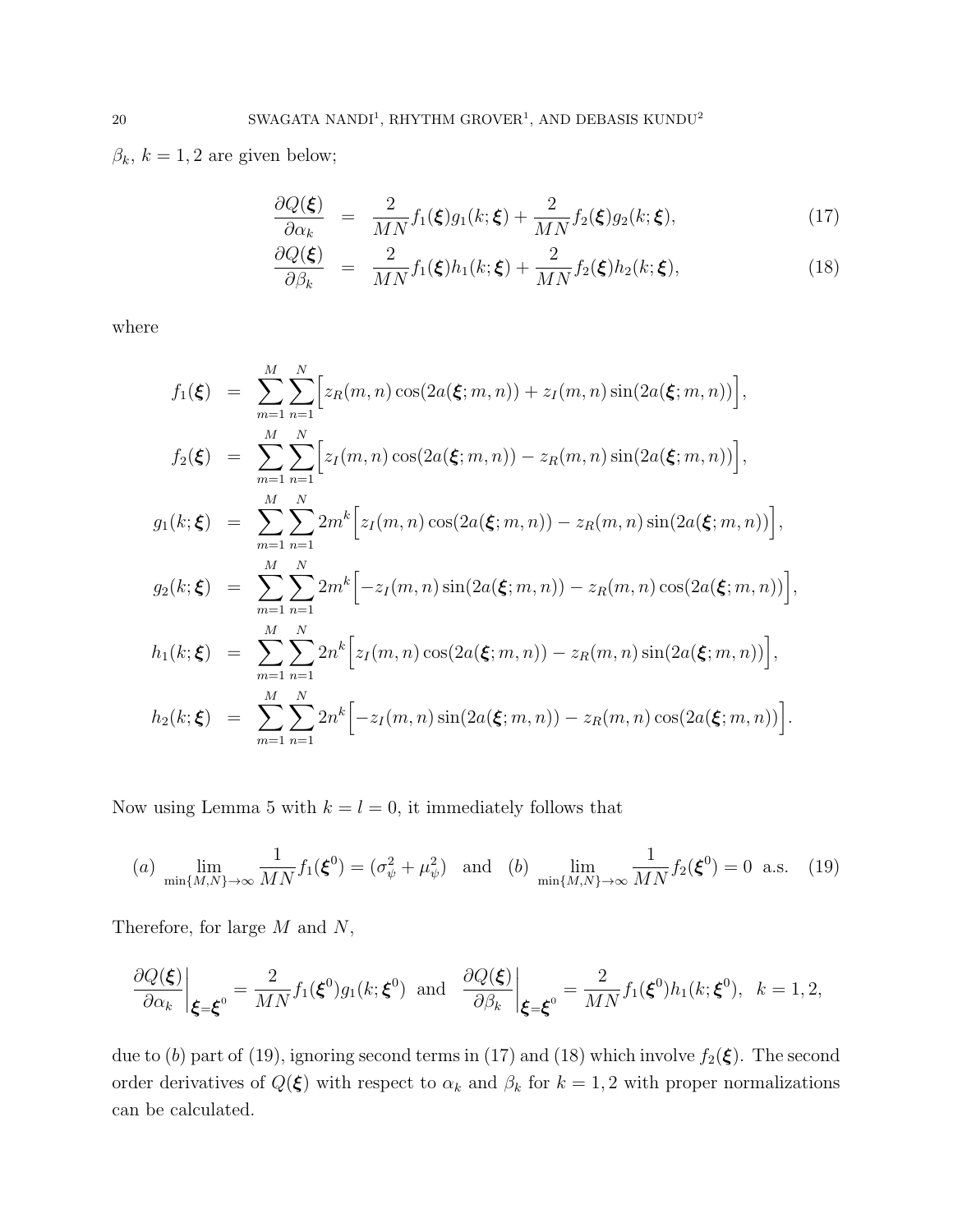Now, we can show the following using Lemma 5, for  $k, l = 0, \ldots, 4$ ,

$$
\lim_{\min\{M,N\}\to\infty} \frac{1}{M^3 N} \frac{\partial^2 Q(\xi)}{\partial \alpha_1^2} \Big|_{\xi^0} = -\frac{2}{3} (\sigma_\psi^2 + \mu_\psi^2)^2 = \lim_{\min\{M,N\}\to\infty} \frac{1}{M N^3} \frac{\partial^2 Q(\xi)}{\partial \beta_1^2} \Big|_{\xi^0},
$$
\n
$$
\lim_{\min\{M,N\}\to\infty} \frac{1}{M^5 N} \frac{\partial^2 Q(\xi)}{\partial \alpha_2^2} \Big|_{\xi^0} = -\frac{32}{45} (\sigma_\psi^2 + \mu_\psi^2)^2 = \lim_{\min\{M,N\}\to\infty} \frac{1}{M N^5} \frac{\partial^2 Q(\xi)}{\partial \beta_2^2} \Big|_{\xi^0},
$$
\n
$$
\lim_{\min\{M,N\}\to\infty} \frac{1}{M^4 N} \frac{\partial^2 Q(\xi)}{\partial \alpha_1 \partial \alpha_2} \Big|_{\xi^0} = -\frac{2}{3} (\sigma_\psi^2 + \mu_\psi^2)^2 = \lim_{\min\{M,N\}\to\infty} \frac{1}{M N^4} \frac{\partial^2 Q(\xi)}{\partial \beta_1 \partial \beta_2} \Big|_{\xi^0},
$$
\n
$$
\lim_{\min\{M,N\}\to\infty} \frac{1}{M^2 N^2} \frac{\partial^2 Q(\xi)}{\partial \alpha_1 \partial \beta_1} \Big|_{\xi^0} = 0 = \lim_{\min\{M,N\}\to\infty} \frac{1}{M^3 N^3} \frac{\partial^2 Q(\xi)}{\partial \alpha_2 \partial \beta_2} \Big|_{\xi^0},
$$
\n
$$
\lim_{\min\{M,N\}\to\infty} \frac{1}{M^2 N^3} \frac{\partial^2 Q(\xi)}{\partial \alpha_1 \partial \beta_2} \Big|_{\xi^0} = 0 = \lim_{\min\{M,N\}\to\infty} \frac{1}{M^3 N^2} \frac{\partial^2 Q(\xi)}{\partial \alpha_2 \partial \beta_1} \Big|_{\xi^0}.
$$
\n(20)

Write  $Q'(\boldsymbol{\xi}) = \left(\frac{\partial Q(\boldsymbol{\xi})}{\partial \boldsymbol{\xi}}\right)$  $\partial\alpha_1$ ,  $\partial Q(\boldsymbol{\xi})$  $\partial \alpha_2$ ,  $\partial Q(\boldsymbol{\xi})$  $\partial \beta_1$ ,  $\partial Q(\boldsymbol{\xi})$  $\partial \beta_2$  $\setminus^T$ as the  $4 \times 1$  vector of first order derivatives of  $Q(\xi)$  and let  $Q''(\xi)$  be the  $4 \times 4$  matrix of second order derivatives of of  $Q(\xi)$ . Consider the diagonal matrix D given in Theorem A.2. The diagonal entries of D correspond to the rate of convergence of each parameter estimator. Expand  $Q'(\hat{\xi})$  using bivariate Taylor series expansion around  $\xi^0$ ,

$$
Q'(\widehat{\boldsymbol{\xi}}) - Q'(\boldsymbol{\xi}^0) = Q''(\overline{\boldsymbol{\xi}})(\widehat{\boldsymbol{\xi}} - \boldsymbol{\xi}^0),
$$

where  $\bar{\xi}$  is a point lies on the line joining  $\hat{\xi}$  and  $\xi^0$ . Observe that  $Q'(\hat{\xi}) = 0$  as  $\hat{\xi}$  maximizes  $Q(\xi)$ , the above equation can be written as

$$
-[\mathbf{D}Q'(\boldsymbol{\xi}^0)] = \mathbf{D}Q''(\bar{\boldsymbol{\xi}})\mathbf{D}\mathbf{D}^{-1}(\widehat{\boldsymbol{\xi}} - \boldsymbol{\xi}^0)
$$
  
\n
$$
\Rightarrow \mathbf{D}^{-1}(\widehat{\boldsymbol{\xi}} - \boldsymbol{\xi}^0) = -[\mathbf{D}Q''(\bar{\boldsymbol{\xi}})\mathbf{D}]^{-1}[\mathbf{D}Q'(\boldsymbol{\xi}^0)],
$$

provided  $[DQ''(\bar{\xi})D]$  is an invertible matrix a.s. Because  $\hat{\xi} \longrightarrow \xi^0$  a.s. and  $Q''(\xi)$  is a continuous function of  $\xi$ , we have

$$
\lim_{\min\{M,N\}\to\infty}[\mathbf{D}Q''(\bar{\boldsymbol{\xi}})\mathbf{D}] = \lim_{\min\{M,N\}\to\infty}[\mathbf{D}Q''(\boldsymbol{\xi}^0)\mathbf{D}] = -\boldsymbol{\Sigma},
$$

using continuous mapping theorem. The matrix  $\Sigma$  can be obtained using limits given in (20) as

$$
\mathbf{\Sigma} = \frac{2(\sigma_{\psi}^2 + \mu_{\psi}^2)^2}{3} \begin{pmatrix} 1 & 1 & 0 & 0 \\ 1 & \frac{16}{15} & 0 & 0 \\ 0 & 0 & 1 & 1 \\ 0 & 0 & 1 & \frac{16}{15} \end{pmatrix}.
$$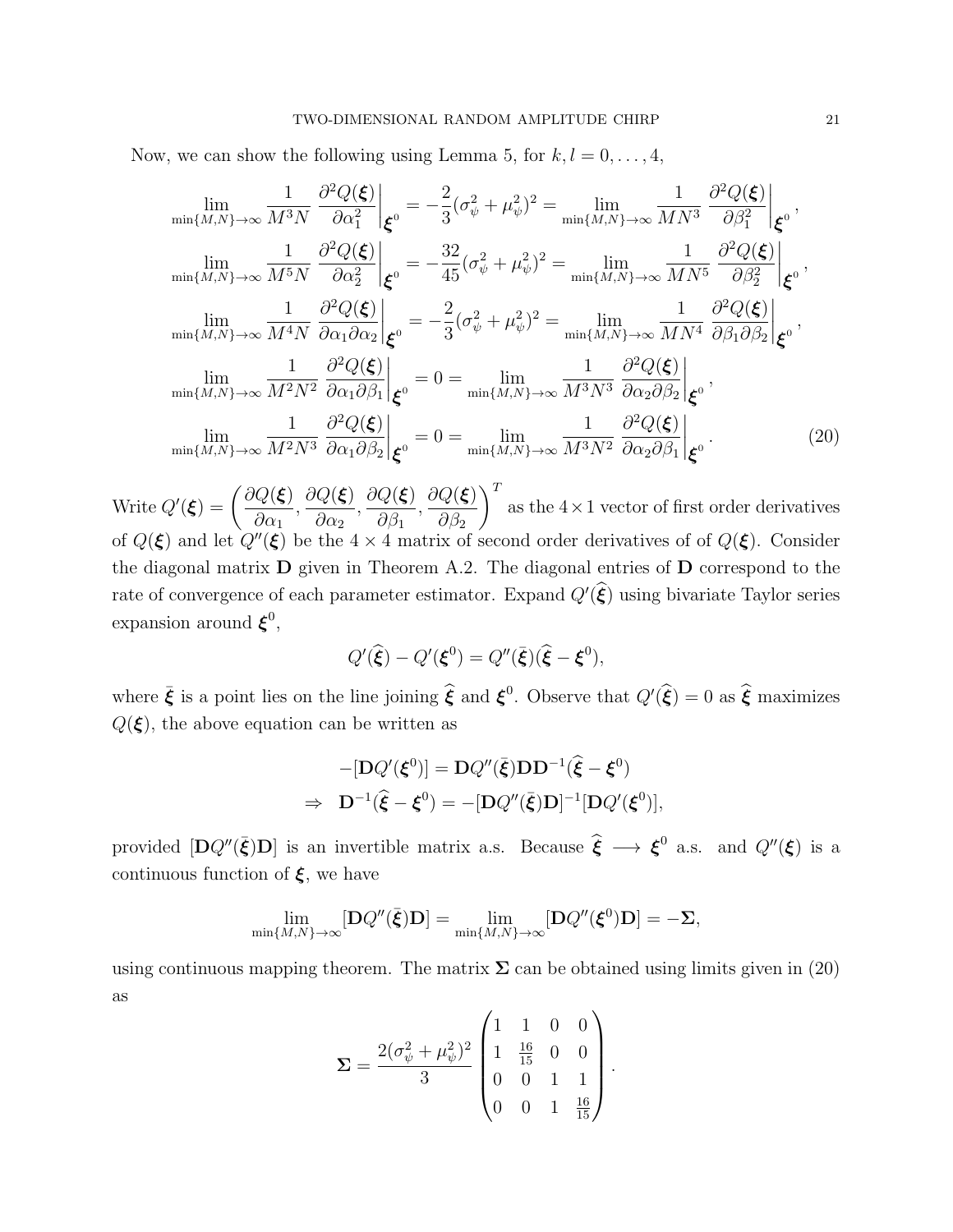Write  $\mathbf{G}_1 =$  $\begin{bmatrix} 1 & 1 \end{bmatrix}$  $1 \frac{16}{15}$  $\frac{1}{15}$ , then  $\Sigma =$  $\begin{bmatrix} \mathbf{G}_1 & \mathbf{0} \end{bmatrix}$  $\mathbf{0}$   $\mathbf{G}_1$ 1 where 0 is a  $2 \times 2$  zero matrix. Using (19), the elements of  $\bar{\mathbf{D}}Q'(\boldsymbol{\xi}^0)$  are

$$
\frac{1}{M^{\frac{3}{2}}N^{\frac{1}{2}}} \frac{\partial Q(\xi)}{\partial \alpha_1} \Big|_{\xi^0} = 2 \frac{1}{MN} f_1(\xi^0) \frac{1}{M^{\frac{3}{2}}N^{\frac{1}{2}}} g_1(1;\xi^0),
$$
  

$$
\frac{1}{M^{\frac{5}{2}}N^{\frac{1}{2}}} \frac{\partial Q(\xi)}{\partial \alpha_2} \Big|_{\xi^0} = 2 \frac{1}{MN} f_1(\xi^0) \frac{1}{M^{\frac{5}{2}}N^{\frac{1}{2}}} g_1(2;\xi^0),
$$
  

$$
\frac{1}{M^{\frac{1}{2}}N^{\frac{3}{2}}} \frac{\partial Q(\xi)}{\partial \beta_1} \Big|_{\xi^0} = 2 \frac{1}{MN} f_1(\xi^0) \frac{1}{M^{\frac{1}{2}}N^{\frac{3}{2}}} h_1(1;\xi^0),
$$
  

$$
\frac{1}{M^{\frac{1}{2}}N^{\frac{5}{2}}} \frac{\partial Q(\xi)}{\partial \beta_2} \Big|_{\xi^0} = 2 \frac{1}{MN} f_1(\xi^0) \frac{1}{M^{\frac{1}{2}}N^{\frac{5}{2}}} h_1(2;\xi^0),
$$

for large M and N. Therefore, to find the asymptotic distribution of  $DQ'(\xi^0)$ , we need to study the large sample distribution of  $\frac{1}{M^{\frac{3}{2}}N^{\frac{1}{2}}}g_1(1;\boldsymbol{\xi}^0)$  in the first term,  $\frac{1}{M^{\frac{5}{2}}N^{\frac{1}{2}}}g_1(2;\boldsymbol{\xi}^0)$  in the second term and so on. Replacing  $z_R(m,n)$  and  $z_I(m,n)$  in  $g_1(k;\boldsymbol{\xi}^0)$ ,  $k=1,2$ , we have

$$
\frac{1}{M^{\frac{2k+1}{2}}N^{\frac{1}{2}}}g_{1}(k;\xi^{0}) = \frac{2}{M^{\frac{2k+1}{2}}N^{\frac{1}{2}}}\sum_{m=1}^{M}\sum_{n=1}^{N}m^{k}z_{I}(m,n)\cos(2a(\xi^{0};m,n))
$$
  

$$
-\frac{2}{M^{\frac{2k+1}{2}}N^{\frac{1}{2}}}\sum_{m=1}^{M}\sum_{n=1}^{N}m^{k}z_{R}(m,n)\sin(2a(\xi^{0};m,n))
$$
  

$$
=\frac{4}{M^{\frac{2k+1}{2}}N^{\frac{1}{2}}}\sum_{m=1}^{M}\sum_{n=1}^{N}m^{k}X_{R}(m,n)X_{I}(m,n)\cos(2a(\xi^{0};m,n))
$$
  

$$
+\frac{4}{M^{\frac{2k+1}{2}}N^{\frac{1}{2}}}\sum_{m=1}^{M}\sum_{n=1}^{N}m^{k}\psi(m,n)X_{I}(m,n)\cos(a(\xi^{0};m,n))
$$
  

$$
-\frac{4}{M^{\frac{2k+1}{2}}N^{\frac{1}{2}}}\sum_{m=1}^{M}\sum_{n=1}^{N}m^{k}\psi(m,n)X_{R}(m,n)\sin(a(\xi^{0};m,n))
$$
  

$$
-\frac{2}{M^{\frac{2k+1}{2}}N^{\frac{1}{2}}}\sum_{m=1}^{M}\sum_{n=1}^{N}m^{k}(X_{R}^{2}(m,n)-X_{I}^{2}(m,n))\sin(2a(\xi^{0};m,n)).
$$

The sequence of random variables  $\{X_R(m,n)X_I(m,n)\}, \{\psi(m,n)X_R(m,n)\}, \{\psi(m,n)X_I(m,n)\}$ and  $\{(X_R^2(m,n) - X_I^2(m,n))\}$  are all zero mean and finite variance i.i.d. random variables (using Lemma 5). Therefore,  $E\left[\frac{1}{1.3}\right]$  $\frac{1}{M^{\frac{3}{2}}N^{\frac{1}{2}}}g_1(1;\boldsymbol{\xi}^0)]\,=\,0$  and  $E[\frac{1}{M^{\frac{5}{2}}}]$  $\frac{1}{M^{\frac{5}{2}}N^{\frac{1}{2}}}g_1(2;\boldsymbol{\xi}^0)]=0$  for large M and N. We observe that all the terms above satisfy the Lindeberg-Feller's condition. So,  $\frac{1}{M^{\frac{3}{2}}N^{\frac{1}{2}}}g_1(1;\boldsymbol{\xi}^0)$  and  $\frac{1}{M^{\frac{5}{2}}N^{\frac{1}{2}}}g_1(2;\boldsymbol{\xi}^0)$  converge to normal distributions with zero mean and finite variances.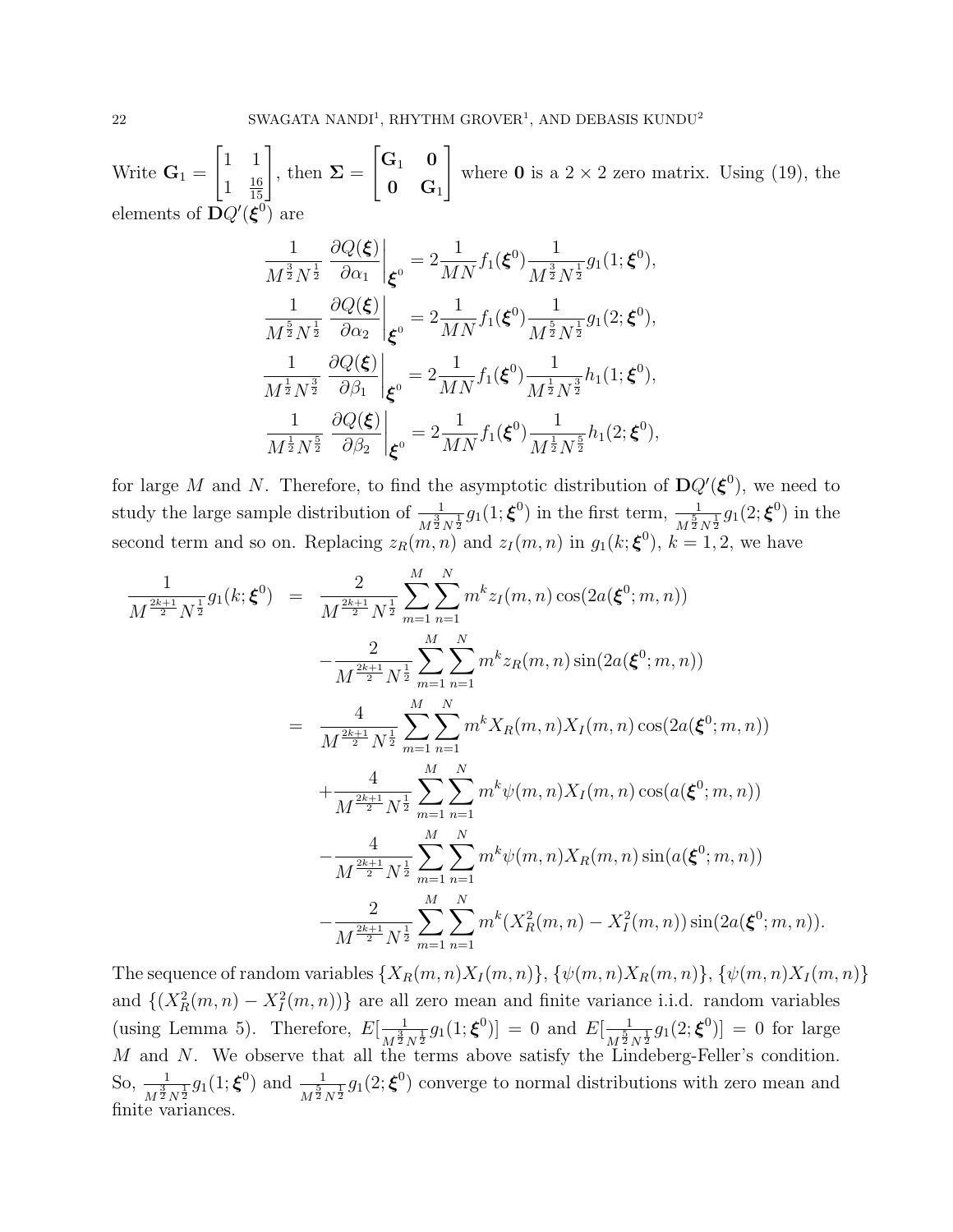Similarly,  $\frac{1}{M^{\frac{1}{2}}N^{\frac{3}{2}}}h_1(1;\boldsymbol{\xi}^0)$  and  $\frac{1}{M^{\frac{1}{2}}N^{\frac{5}{2}}}h_1(2;\boldsymbol{\xi}^0)$  also converge to normal distribution. In order to find the large sample variances and covariances of elements of  $DQ'(\xi^0)$ , we first find the variance of  $\frac{1}{M^{\frac{3}{2}}N^{\frac{1}{2}}}g_1(1;\boldsymbol{\xi}^0)$  for large M and N.

$$
\operatorname{Var}\Big[\frac{1}{M^{\frac{3}{2}}N^{\frac{1}{2}}}g_1(1;\xi^0)\Big]
$$
\n
$$
= \frac{1}{M^3N} \operatorname{Var}\Big[\sum_{m=1}^M \sum_{n=1}^N m\Big\{4X_R(m,n)X_I(m,n)\cos(2a(\xi^0;m,n)) + 4\psi(m,n)X_I(m,n)\cos(a(\xi^0;m,n)) -4\psi(m,n)X_R(m,n)\sin(a(\xi^0;m,n)) - 2(X_R^2(m,n) - X_I^2(m,n))\sin(2a(\xi^0;m,n))\Big\}\Big]
$$
\n
$$
= \frac{1}{M^3N} E\Bigg[16\sum_{m=1}^M \sum_{n=1}^N m^2 X_R^2(m,n)X_I^2(m,n)\cos^2(2a(\xi^0;m,n)) + 16\sum_{m=1}^M \sum_{n=1}^N m^2 \psi^2(m,n)X_I^2(m,n)\cos^2(a(\xi^0;m,n)) + 16\sum_{m=1}^M \sum_{n=1}^N m^2 \psi^2(m,n)X_R^2(m,n)\sin^2(a(\xi^0;m,n)) + 4\sum_{m=1}^M \sum_{n=1}^N m^2 (X_R^2(m,n) - X_I^2(m,n))^2 \sin^2(2a(\xi^0;m,n))\Bigg]
$$

The cross-product terms become zero using Lemma 1 and independence of

$$
\psi(m, n), X_R(m, n) \text{ and } X_I(m, n).]
$$
\n
$$
\rightarrow 16 \cdot \frac{\sigma^2}{2} \cdot \frac{\sigma^2}{2} \cdot \frac{1}{6} + 16 \cdot \frac{\sigma^2}{2} \cdot (\sigma_\psi^2 + \mu_\psi^2) \cdot \frac{1}{6} + 16 \cdot \frac{\sigma^2}{2} \cdot (\sigma_\psi^2 + \mu_\psi^2) \cdot \frac{1}{6} + 4 \cdot (2\gamma - \frac{\sigma^4}{2}) \frac{1}{6}
$$
\n
$$
= \frac{8}{3} [(\sigma_\psi^2 + \mu_\psi^2)\sigma^2 + \frac{1}{2}\gamma + \frac{1}{8}\sigma^4].
$$

Similarly, we can show as  $\min\{M,N\}\longrightarrow\infty,$ 

$$
\operatorname{Var}\Big[\frac{1}{M^{\frac{5}{2}}N^{\frac{1}{2}}}g_{1}(2;\boldsymbol{\xi}^{0})\Big] \longrightarrow \frac{8}{5}\big[(\sigma_{\psi}^{2}+\mu_{\psi}^{2})\sigma^{2}+\frac{1}{2}\gamma+\frac{1}{8}\sigma^{4}\big],
$$
  
\n
$$
\operatorname{Cov}\Big[\frac{1}{M^{\frac{3}{2}}N^{\frac{1}{2}}}g_{1}(1;\boldsymbol{\xi}^{0}),\frac{1}{M^{\frac{5}{2}}N^{\frac{1}{2}}}g_{1}(2;\boldsymbol{\xi}^{0})\Big] \longrightarrow 2\big[(\sigma_{\psi}^{2}+\mu_{\psi}^{2})\sigma^{2}+\frac{1}{2}\gamma+\frac{1}{8}\sigma^{4}\big],
$$
  
\n
$$
\operatorname{Var}\Big[\frac{1}{M^{\frac{1}{2}}N^{\frac{3}{2}}}h_{1}(1;\boldsymbol{\xi}^{0})\Big] \longrightarrow \frac{8}{3}\big[(\sigma_{\psi}^{2}+\mu_{\psi}^{2})\sigma^{2}+\frac{1}{2}\gamma+\frac{1}{8}\sigma^{4}\big],
$$
  
\n
$$
\operatorname{Var}\Big[\frac{1}{M^{\frac{1}{2}}N^{\frac{5}{2}}}h_{1}(2;\boldsymbol{\xi}^{0})\Big] \longrightarrow \frac{8}{5}\big[(\sigma_{\psi}^{2}+\mu_{\psi}^{2})\sigma^{2}+\frac{1}{2}\gamma+\frac{1}{8}\sigma^{4}\big],
$$
  
\n
$$
\operatorname{Cov}\Big[\frac{1}{M^{\frac{1}{2}}N^{\frac{3}{2}}}h_{1}(1;\boldsymbol{\xi}^{0}),\frac{1}{M^{\frac{1}{2}}N^{\frac{5}{2}}}h_{1}(2;\boldsymbol{\xi}^{0})\Big] \longrightarrow 2\big[(\sigma_{\psi}^{2}+\mu_{\psi}^{2})\sigma^{2}+\frac{1}{2}\gamma+\frac{1}{8}\sigma^{4}\big],
$$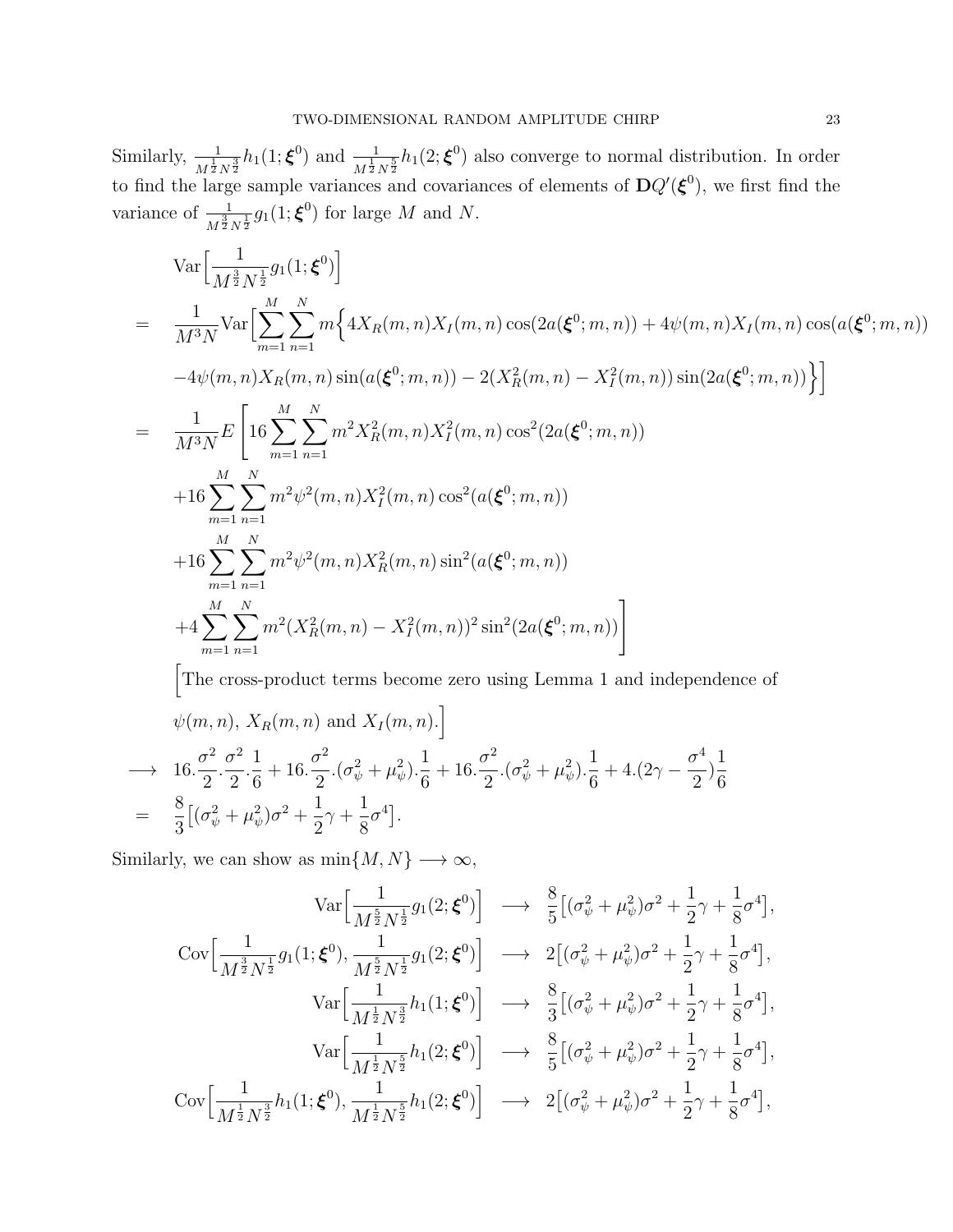24 SWAGATA NANDI<sup>1</sup>, RHYTHM GROVER<sup>1</sup>, AND DEBASIS KUNDU<sup>2</sup>

$$
\begin{split}\n&\text{Cov}\Big[\frac{1}{M^{\frac{3}{2}}N^{\frac{1}{2}}}g_{1}(1;\boldsymbol{\xi}^{0}),\frac{1}{M^{\frac{1}{2}}N^{\frac{3}{2}}}h_{1}(1;\boldsymbol{\xi}^{0})\Big] \longrightarrow 2\Big[(\sigma_{\psi}^{2}+\mu_{\psi}^{2})\sigma^{2}+\frac{1}{2}\gamma+\frac{1}{8}\sigma^{4}\Big], \\
&\text{Cov}\Big[\frac{1}{M^{\frac{5}{2}}N^{\frac{1}{2}}}g_{1}(2;\boldsymbol{\xi}^{0}),\frac{1}{M^{\frac{1}{2}}N^{\frac{5}{2}}}h_{1}(2;\boldsymbol{\xi}^{0})\Big] \longrightarrow \frac{8}{9}\Big[(\sigma_{\psi}^{2}+\mu_{\psi}^{2})\sigma^{2}+\frac{1}{2}\gamma+\frac{1}{8}\sigma^{4}\Big], \\
&\text{Cov}\Big[\frac{1}{M^{\frac{3}{2}}N^{\frac{1}{2}}}g_{1}(1;\boldsymbol{\xi}^{0}),\frac{1}{M^{\frac{1}{2}}N^{\frac{5}{2}}}h_{1}(2;\boldsymbol{\xi}^{0})\Big] \longrightarrow \frac{4}{3}\Big[(\sigma_{\psi}^{2}+\mu_{\psi}^{2})\sigma^{2}+\frac{1}{2}\gamma+\frac{1}{8}\sigma^{4}\Big], \\
&\text{Cov}\Big[\frac{1}{M^{\frac{5}{2}}N^{\frac{1}{2}}}g_{1}(2;\boldsymbol{\xi}^{0}),\frac{1}{M^{\frac{1}{2}}N^{\frac{3}{2}}}h_{1}(1;\boldsymbol{\xi}^{0})\Big] \longrightarrow \frac{4}{3}\Big[(\sigma_{\psi}^{2}+\mu_{\psi}^{2})\sigma^{2}+\frac{1}{2}\gamma+\frac{1}{8}\sigma^{4}\Big].\n\end{split}
$$

Now, note that  $\mathbf{D}Q'(\boldsymbol{\xi}^0)$  can be written as

$$
\mathbf{D}Q'(\boldsymbol{\xi}^{0}) = \frac{2}{MN} f_1(\boldsymbol{\xi}^{0}) \Big[ \frac{1}{M^{\frac{3}{2}} N^{\frac{1}{2}}} g_1(1; \boldsymbol{\xi}^{0}), \frac{1}{M^{\frac{5}{2}} N^{\frac{1}{2}}} g_1(2; \boldsymbol{\xi}^{0}), \frac{1}{M^{\frac{1}{2}} N^{\frac{3}{2}}} h_1(1; \boldsymbol{\xi}^{0}), \frac{1}{M^{\frac{1}{2}} N^{\frac{5}{2}}} h_1(2; \boldsymbol{\xi}^{0}) \Big].
$$
\n(21)

Then, as  $\min\{M, N\} \longrightarrow \infty$ ,  $\frac{2}{MN} f_1(\boldsymbol{\xi}^0) \stackrel{a.s.}{\longrightarrow} 2(\sigma_{\psi}^2 + \mu_{\psi}^2)$  using (19) and

$$
\left[\frac{1}{M^{\frac{3}{2}}N^{\frac{1}{2}}}g_1(1;\boldsymbol{\xi}^0),\frac{1}{M^{\frac{5}{2}}N^{\frac{1}{2}}}g_1(2;\boldsymbol{\xi}^0),\frac{1}{M^{\frac{1}{2}}N^{\frac{3}{2}}}h_1(1;\boldsymbol{\xi}^0),\frac{1}{M^{\frac{1}{2}}N^{\frac{5}{2}}}h_1(2;\boldsymbol{\xi}^0)\right] \stackrel{d}{\longrightarrow} \mathcal{N}_4(\mathbf{0},\boldsymbol{\Gamma}),
$$

where

$$
\Gamma = 8\left[ (\sigma_{\psi}^2 + \mu_{\psi}^2)\sigma^2 + \frac{1}{2}\gamma + \frac{1}{8}\sigma^4 \right] \begin{bmatrix} \frac{1}{3} & \frac{1}{4} & \frac{1}{4} & \frac{1}{6} \\ \frac{1}{4} & \frac{1}{5} & \frac{1}{6} & \frac{1}{9} \\ \frac{1}{4} & \frac{1}{6} & \frac{1}{3} & \frac{1}{4} \\ \frac{1}{6} & \frac{1}{9} & \frac{1}{4} & \frac{1}{5} \end{bmatrix}.
$$

Therefore, Slutsky's theorem can be applied in (21) and as  $n \longrightarrow \infty$ , we have

$$
\mathbf{D}Q'(\boldsymbol{\xi}^0) \stackrel{d}{\longrightarrow} \mathcal{N}_4(\mathbf{0}, 4(\sigma_{\psi}^2 + \mu_{\psi}^2)^2 \mathbf{\Gamma}),
$$

and hence

$$
\mathbf{D}^{-1}(\widehat{\boldsymbol{\xi}}-\boldsymbol{\xi}^0)\stackrel{d}{\longrightarrow}\mathcal{N}_4(\mathbf{0},4(\sigma_{\psi}^2+\mu_{\psi}^2)^2\boldsymbol{\Sigma}^{-1}\boldsymbol{\Gamma}\boldsymbol{\Sigma}^{-1}).
$$

 $\blacksquare$ 

That proves the theorem.

# Appendix E

In this Appendix, we provide an outline of the proof of Theorem B.1. Write

$$
J(\boldsymbol{\xi}) = \frac{1}{MN} \left| \sum_{m=1}^{M} \sum_{n=1}^{N} y^2(m, n) e^{-i2(\alpha_1 m + \alpha_2 m^2 + \beta_1 n + \beta_2 n^2)} \right|^2
$$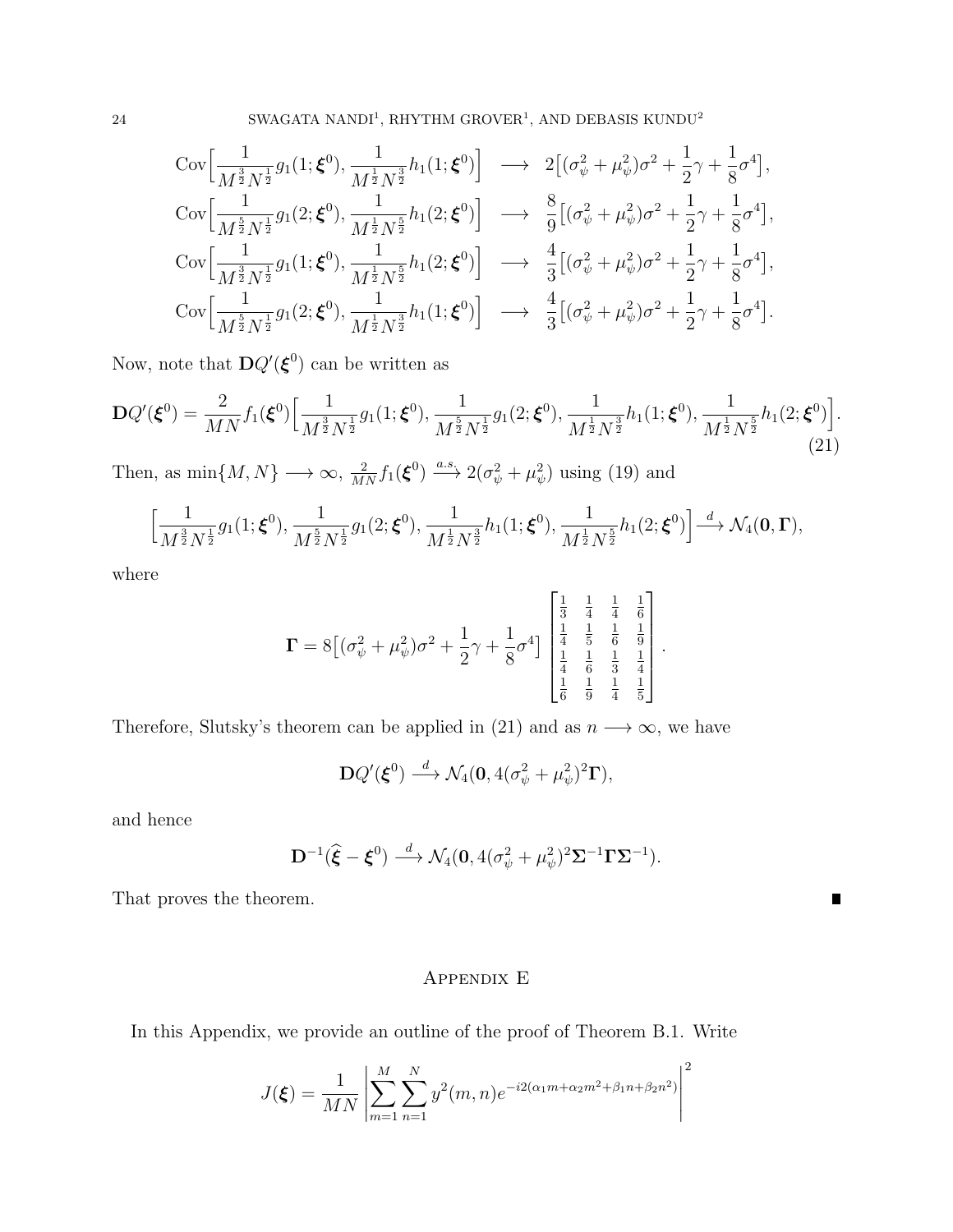where  $y(m, n)$  is from the multicomponent model (4). Also write  $x(m, n) = y^2(m, n)$  and  $x(m, n) = x_R(m, n) + ix_I(m, n)$ , then  $x_R(m, n)$  and  $x_I(m, n)$  are explicitly given by

$$
x_{R}(m, n)
$$
\n
$$
= \sum_{k=1}^{p} \psi_{k}^{2}(m, n) \cos(2a(\xi_{k}^{0}; m, n)) + 2 \sum_{k \neq j} \psi_{k}(m, n) \psi_{j}(m, n) \cos(a(\xi_{k}^{0} + \xi_{j}^{0}; m, n))
$$
\n
$$
+ (X_{R}^{2}(m, n) - X_{I}^{2}(m, n)) + 2 \sum_{k=1}^{p} \psi_{k}(m, n) \left\{ X_{R}(m, n) \cos(a(\xi_{k}^{0}; m, n)) - X_{I}(m, n) \sin(a(\xi_{k}^{0}; m, n)) \right\}
$$
\n
$$
x_{I}(m, n)
$$
\n
$$
= \sum_{k=1}^{p} \psi_{k}^{2}(m, n) \sin(2a(\xi_{k}^{0}; m, n)) + 2 \sum_{k \neq j} \psi_{k}(m, n) \psi_{j}(m, n) \sin(a(\xi_{k}^{0} + \xi_{j}^{0}; m, n))
$$
\n
$$
+ 2X_{R}(m, n) X_{I}(m, n) + 2 \sum_{k=1}^{p} \psi_{k}(m, n) \left\{ X_{R}(m, n) \sin(a(\xi_{k}^{0}; m, n)) + X_{I}(m, n) \cos(a(\xi_{k}^{0}; m, n)) \right\}.
$$

using the notation  $a(\boldsymbol{\xi}_k^0)$  $k_k^0; m, n) = \alpha_{1k}^0 m + \alpha_{2k}^0 m^2 + \beta_{1k}^0 n + \beta_{2k}^0 n^2$ . To prove Theorem B.1, an equivalent lemma to Lemma 5 is required for the multicomponent model given in (4).

Lemma 7. Under Assumptions 2, 5 and 6, the following results are true for model (4).

$$
\frac{1}{M^{k+1}} \frac{1}{N^{l+1}} \sum_{m=1}^{M} \sum_{n=1}^{N} m^{k} n^{l} x_{R}(m, n) \cos(2a(\xi_{k}^{0}; m, n)) \xrightarrow{a.s} \frac{1}{2(k+1)(l+1)} (\sigma_{k\psi}^{2} + \mu_{k\psi}^{2}),
$$
\n
$$
\frac{1}{M^{k+1}} \frac{1}{N^{l+1}} \sum_{m=1}^{M} \sum_{n=1}^{N} m^{k} n^{l} x_{I}(m, n) \cos(2a(\xi_{k}^{0}; m, n)) \xrightarrow{a.s} 0,
$$
\n
$$
\frac{1}{M^{k+1}} \frac{1}{N^{l+1}} \sum_{m=1}^{M} \sum_{n=1}^{N} m^{k} n^{l} x_{R}(m, n) \sin(2a(\xi_{k}^{0}; m, n)) \xrightarrow{a.s} 0,
$$
\n
$$
\frac{1}{M^{k+1}} \frac{1}{N^{l+1}} \sum_{m=1}^{M} \sum_{n=1}^{N} m^{k} n^{l} x_{I}(m, n) \sin(2a(\xi_{k}^{0}; m, n)) \xrightarrow{a.s} \frac{1}{2(k+1)(l+1)} (\sigma_{k\psi}^{2} + \mu_{k\psi}^{2}),
$$
\n
$$
k, l = 0, 1, \dots, 4
$$

for  $k, l = 0, 1, ..., 4$ .

Proof of Lemma 7: Observe that we can show that

$$
\{X_R(m,n)X_I(m,n)\} \stackrel{i.i.d.}{\sim} (0, \frac{\sigma^4}{4}), \quad \{X_R^2(m,n) - X_I^2(m,n)\} \stackrel{i.i.d.}{\sim} (0, 2\gamma - \frac{\sigma^4}{2}),
$$
  

$$
\{\psi_k(m,n)X_R(m,n)\} \stackrel{i.i.d.}{\sim} (0, (\sigma_{k\psi}^2 + \mu_{k\psi}^2) \frac{\sigma^2}{2}),
$$
  

$$
\{\psi_k(m,n)X_I(m,n)\} \stackrel{i.i.d.}{\sim} (0, (\sigma_{k\psi}^2 + \mu_{k\psi}^2) \frac{\sigma^2}{2}), \quad k = 1, ..., p.
$$
 (22)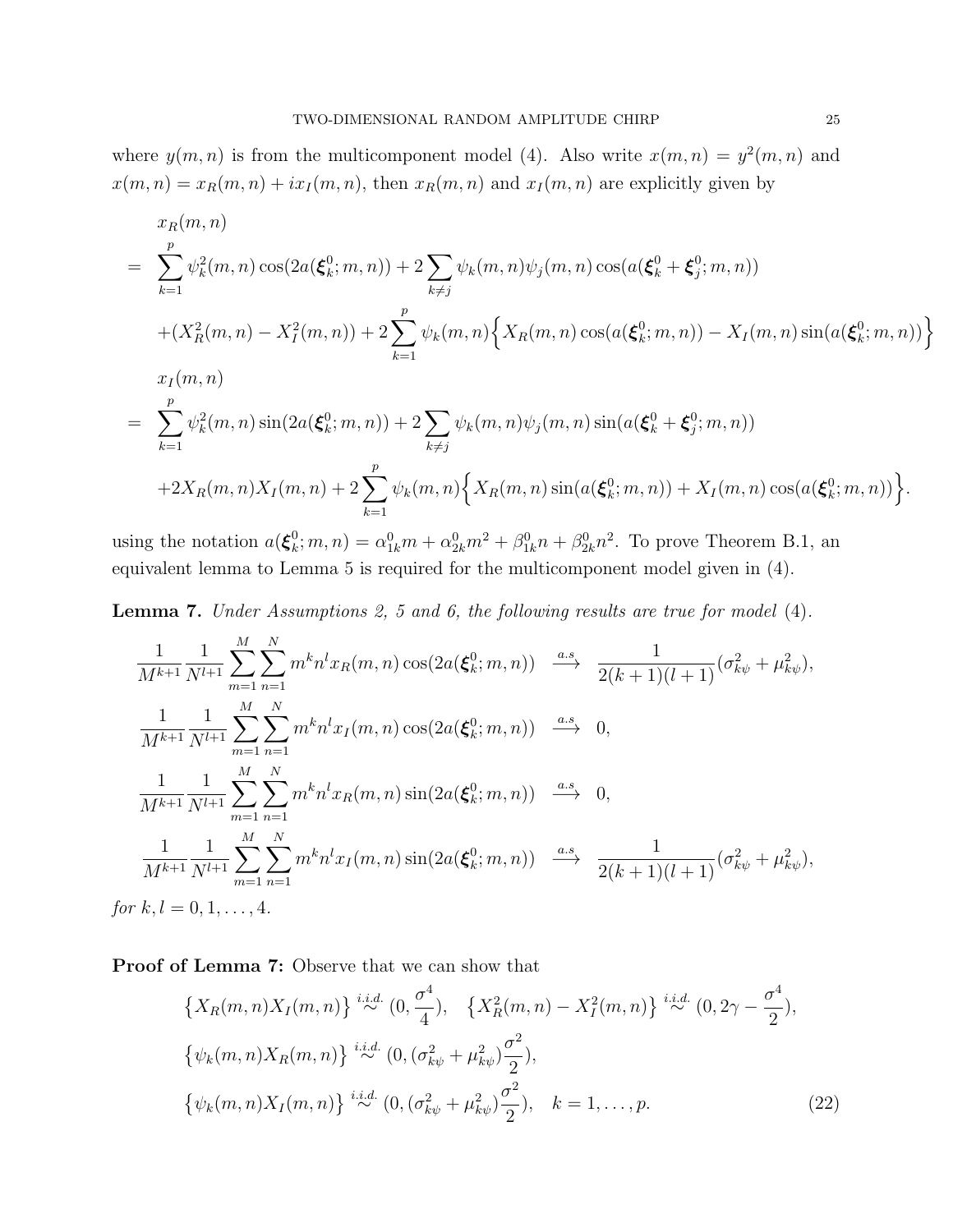Consider

$$
\frac{1}{M^{k+1}} \frac{1}{N^{l+1}} \sum_{m=1}^{M} \sum_{n=1}^{N} m^{k} n^{l} x_{R}(m, n) \cos(2a(\xi_{k}^{0}; m, n))
$$
\n
$$
= \frac{1}{M^{k+1}} \frac{1}{N^{l+1}} \sum_{m=1}^{M} \sum_{n=1}^{N} m^{k} n^{l} \left\{ \sum_{j=1}^{p} \psi_{j}^{2}(m, n) \cos^{2}(2a(\xi_{j}^{0}; m, n)) \right\} \cos^{2}(2a(\xi_{k}^{0}; m, n))
$$
\n
$$
+ \frac{1}{M^{k+1}} \frac{1}{N^{l+1}} \sum_{m=1}^{M} \sum_{n=1}^{N} m^{k} n^{l} (X_{R}^{2}(m, n) - X_{I}^{2}(m, n)) \cos(2a(\xi_{k}^{0}; m, n))
$$
\n
$$
+ \frac{2}{M^{k+1}} \frac{1}{N^{l+1}} \sum_{m=1}^{M} \sum_{n=1}^{N} m^{k} n^{l} \sum_{j=1}^{p} \psi_{j}(m, n) X_{R}(m, n) \cos(a(\xi_{j}^{0}; m, n)) \cos(2a(\xi_{k}^{0}; m, n))
$$
\n
$$
- \frac{2}{M^{k+1}} \frac{1}{N^{l+1}} \sum_{m=1}^{M} \sum_{n=1}^{N} m^{k} n^{l} \sum_{j=1}^{p} \psi_{j}(m, n) X_{I}(m, n) \sin(a(\xi_{j}^{0}; m, n)) \cos(2a(\xi_{k}^{0}; m, n))
$$
\n
$$
+ \frac{2}{M^{k+1}} \frac{1}{N^{l+1}} \sum_{m=1}^{M} \sum_{n=1}^{N} m^{k} n^{l} \sum_{j \neq k} \psi_{j}(m, n) \psi_{k}(m, n) \cos(a(\xi_{k}^{0} + \xi_{j}^{0}; m, n)) \cos(2a(\xi_{k}^{0}; m, n)).
$$

As  ${X_R^2(m,n) - X_I^2(m,n)}, \{\psi_j(m,n)X_R(m,n)\}\$  and  ${\psi_j(m,n)X_I(m,n)}\$  are sequences of i.i.d. random variables with mean zero and finite variance, the second, third and fourth terms vanish for large M and N using Lemma 3. Using independence of  $\{\psi_j(m,n)\}\$ and  $\{\psi_k(m,n)\}\$  and part (a) of Lemma 4, the last term goes to zero as  $M, N \to \infty$ . Similarly as in the proof of Lemma 5, using Lemma 2, the first term can be shown as

$$
\frac{1}{M^{k+1}} \frac{1}{N^{l+1}} \sum_{m=1}^{M} \sum_{n=1}^{N} m^k n^l \left\{ \sum_{j=1}^{p} \psi_j^2(m, n) \cos^2(2a(\xi_j^0; m, n)) \right\} \cos^2(2a(\xi_k^0; m, n)) + \frac{a.s}{2(k+1)(l+1)} (\sigma_{k\psi}^2 + \mu_{k\psi}^2).
$$

П

The other three results can be proved similarly.

In order to prove Theorem B.1, a lemma involving  $J(\xi)$ , similar to Lemma 6 is also required. Then, it can be shown that for  $k = 1, \ldots, p$ 

$$
\frac{1}{MN}J(\xi_k^0) \to (\sigma_{k\psi}^2 + \mu_{k\psi}^2), \ a.s.
$$

and

$$
\overline{\lim}_{M,N\to\infty} \sup_{S_{k\epsilon}} \frac{1}{MN} J(\boldsymbol{\xi}_k) = 0 \ \ a.s.
$$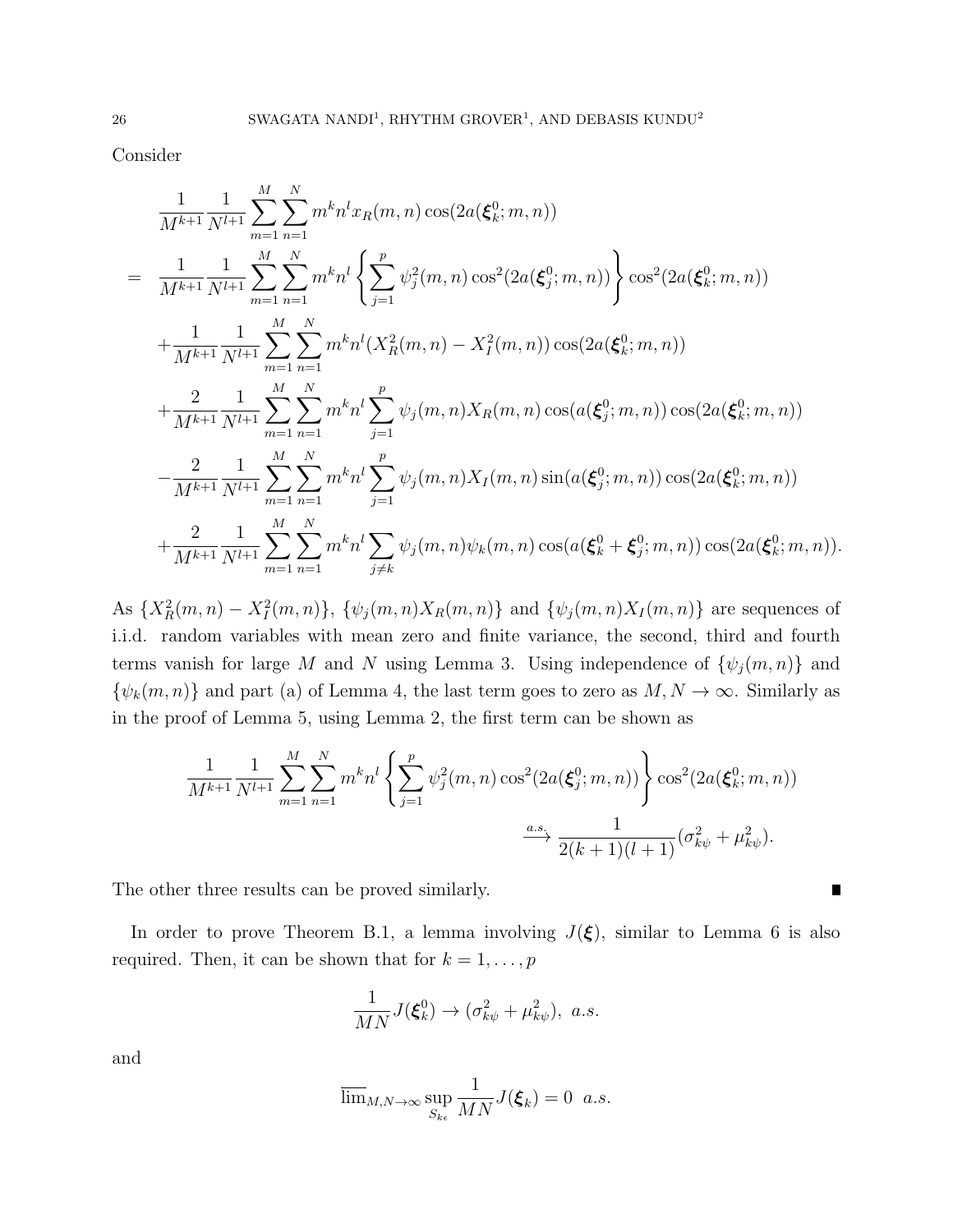where  $S_{k\epsilon}=\left\{\boldsymbol{\xi}_{k}:\vert\boldsymbol{\xi}_{k}-\boldsymbol{\xi}_{k}^{0}\right\}$  $\{\xi_k^0\} > \epsilon\}$  for some fixed  $\xi_k^0 \in (0, \pi) \times (0, \pi) \times (0, \pi) \times (0, \pi)$ . Therefore,

$$
\overline{\lim}_{M,N\to\infty} \sup_{S_{k\epsilon}} \frac{1}{MN} \Big[ J(\boldsymbol{\xi}_k) - J(\boldsymbol{\xi}_k^0) \Big] < 0 \ \ a.s.
$$

and the estimator  $\widehat{\boldsymbol{\xi}}_k$  of  $\boldsymbol{\xi}_k^0$ <sup>0</sup><sub>k</sub> that maximizes  $J(\xi)$  locally, is a consistent estimator.

#### **REFERENCES**

- [1] Besson, O., Ghogho, M. and Swami, A. (1999), "Parameter estimation for random amplitude chirp signals", IEEE Trans. Signal Process., Vol. 47, No. 12, 3208-3219.
- [2] Besson, O. and Stoica, P. (1995), "Sinusoidal signals with random amplitude: Least-squares estimation and their statistical analysis", IEEE Transactions on Signal Processing, vol. 43, 2733 – 2744.
- [3] Cao, F.,Wang, S., Wang, F. (2006), "Cross-Spectral Method Based on 2-D Cross Polynomial Transform for 2-D Chirp Signal Parameter Estimation", ICSP2006 Proceedings, DOI:10.1109/ICOSP.2006.344475.
- [4] Djurović, I., Wang, P. and Ioana, C., (2010), "Parameter estimation of 2-D cubic phase signal using cubic phase function with genetic algorithm", Signal Processing, 90(9), 2698–2707.
- [5] Djurović, I. and Simeunović, M. (2018), "Parameter estimation of 2D polynomial phase signals using NU sampling and 2D CPF", IET Signal Process., 12(9), 1140-1145.
- [6] Farquharson, M., O'Shea, P. and Ledwich, G. (2005), "A computationally efficient technique for estimating the parameters phase signals from noisy observations", IEEE Transactions on Signal Process $ing, vol. 53, 3337 - 3342.$
- [7] Gini, F., Montanari, M. and Verrazzani, L. (2000), "Estimation of chirp signals in compound Gaussian clutter: a cyclostationary approach", IEEE Transactons on Acoustics, Speech and Signal Processing, vol. 48, 1029 – 1039.
- [8] Grover, R., Kundu, D. and Mitra, A. (2018), "Asymptotic of approximate least squares estimators of parameters of two-dimensional chirp signal", Journal of Multivariate Analysis, vol. 168, 211 - 220.
- [9] Grover, R., Kundu, D. and Mitra, A. (2018), "On approximate least squares estimators of parameters on one dimensional chirp signal", Statistics, vol. 52, 1060 – 1085.
- [10] Grover, R., Kundu, D. and Mitra, A. (2020), "An efficient methodology to estimate the parameters of a two-dimensional chirp signal model", Multidimensional Systems and Signal Processing, (to appear).
- [11] Kliger, M. and Francos, J.M. (2008),"Strong Consistency of a Family of Model Order Selection Rules for Estimating 2-D Sinusoids in Noise", Statistics and Probability Letters, 78, 3075-3081.
- [12] Kliger, M. and Francos, J.M. (2013),"A Strongly Consistent Model Order Selection Rule for Estimating the Parameters of 2-D Sinusoids in Colored Noise", IEEE Trans. Info. Theory, 59(7), 4408 - 4422.
- [13] Lahiri, A. (2013), Estimators of Parameters of Chirp Signals and Their Properties. PhD thesis, Indian Institute of Technology, Kanpur.
- [14] Lahiri, A. and Kundu, D. (2017), "On parameter estimation of two-dimensional polynomial phase signal model", Statistica Sinica,  $27(4)$ , 1779 – 1792.
- [15] Lahiri, A., Kundu, D. and Mitra, A. (2013), "Efficient algorithm for estimating the parameters of two dimensional chirp signal", Sankhya, Ser. B,  $75(1)$ , 65 - 89.